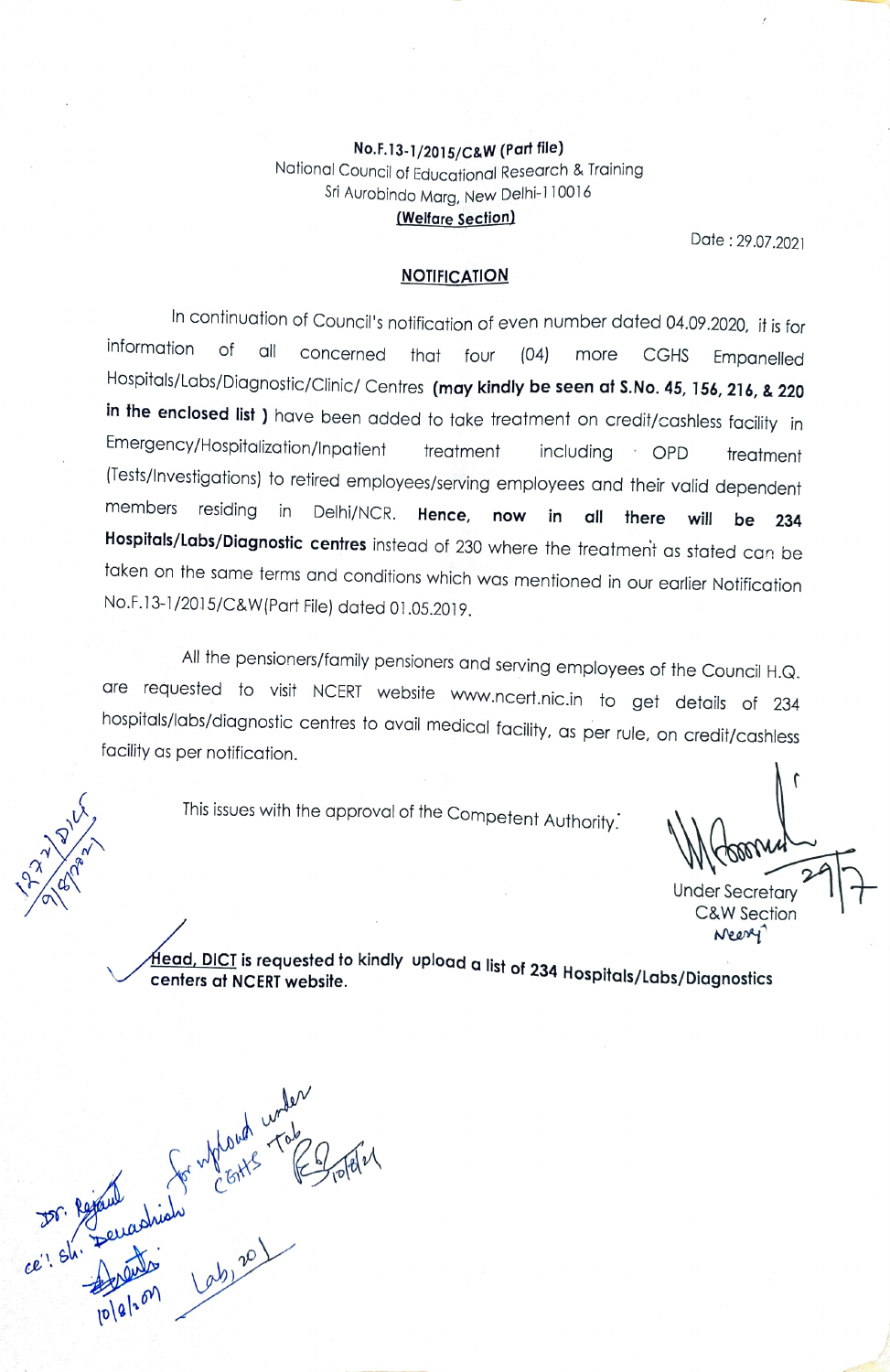**Statement showing names of 234 CGHS empanelled Hospitals/Labs/Diagnostic Centers in Delhi/NCR authorized for providing credit cashless facility to the retired /serving employees w.e.f. 01.05.2019, 20.05.2019, 11.06.2019, 04.11.2019, 12.12.2019, 21.01.2020, 24.06.2020 & 04.09.2020.**

| S.No.          | Name of the<br><b>Hospital/Diagnostic</b><br>Centers/Lab        | Hospital<br>Recognized<br>For                                                                                                                          | <b>Address</b>                                                                                       | Pensioner | Serving | <b>Remarks</b> |
|----------------|-----------------------------------------------------------------|--------------------------------------------------------------------------------------------------------------------------------------------------------|------------------------------------------------------------------------------------------------------|-----------|---------|----------------|
| $\mathbf{1}$ . | Aakash Healthcare<br><b>Super Speciality Hospital</b>           | Precision<br>Cancer<br>Therapy,<br>Cancer<br>Genetics,<br>Advanced<br>Cancer<br>Chemotherapy,<br>Hormone<br>Therapy,<br>Immunotherapy<br>Oncology etc. | Hospital Plot No.201, Sector-3, Dwarka, New<br>Delhi-110075.<br>fo                                   | Yes       | Yes     |                |
| 2.             | <b>Advanced Dental &amp;</b><br>Implant Clinic                  |                                                                                                                                                        | Booth No.21, Huda Main Market, Sec-17,<br>Faridabad-121002.                                          | Yes       | Yes     |                |
| 3.             | <b>Advanced Dental</b><br>Care                                  |                                                                                                                                                        | Shop No.31, Rati Ram Park, Naya Bazar, Nr.<br>HDFC bank, Tura Mandi, Najafgarh, New<br>Delhi-110043. | Yes       | Yes     |                |
| 4.             | Aggrawal Eye Institute                                          | $\sim$                                                                                                                                                 | A-235, Shivalik, Malviya Nagar (Nr. Bus<br>Terminal), New Delhi-110017.                              | Yes       | Yes     |                |
| 5.             | Ahuja Eye Clinic                                                |                                                                                                                                                        | AG-11, Shalimar Bagh, Main Ring Road,<br>Delhi-110088.                                               | Yes       | Yes     |                |
| 6.             | Ahuja Laser Eye Centre                                          |                                                                                                                                                        | 212, Parmanand Colony, Main Road,<br>Delhi-110009.                                                   | Yes       | Yes     |                |
| 7.             | Anand Hospital &<br>Chhidda Singh Yadav<br><b>Trauma Centre</b> | Test,<br>Lab<br>Ultrasound,<br>$X-$<br>Ray, OPD and<br><b>IPD</b>                                                                                      | Lal Kuan, G.T. Road, Near Reliance Petrol<br>Pump, Ghaziabad.                                        | Yes       | Yes     |                |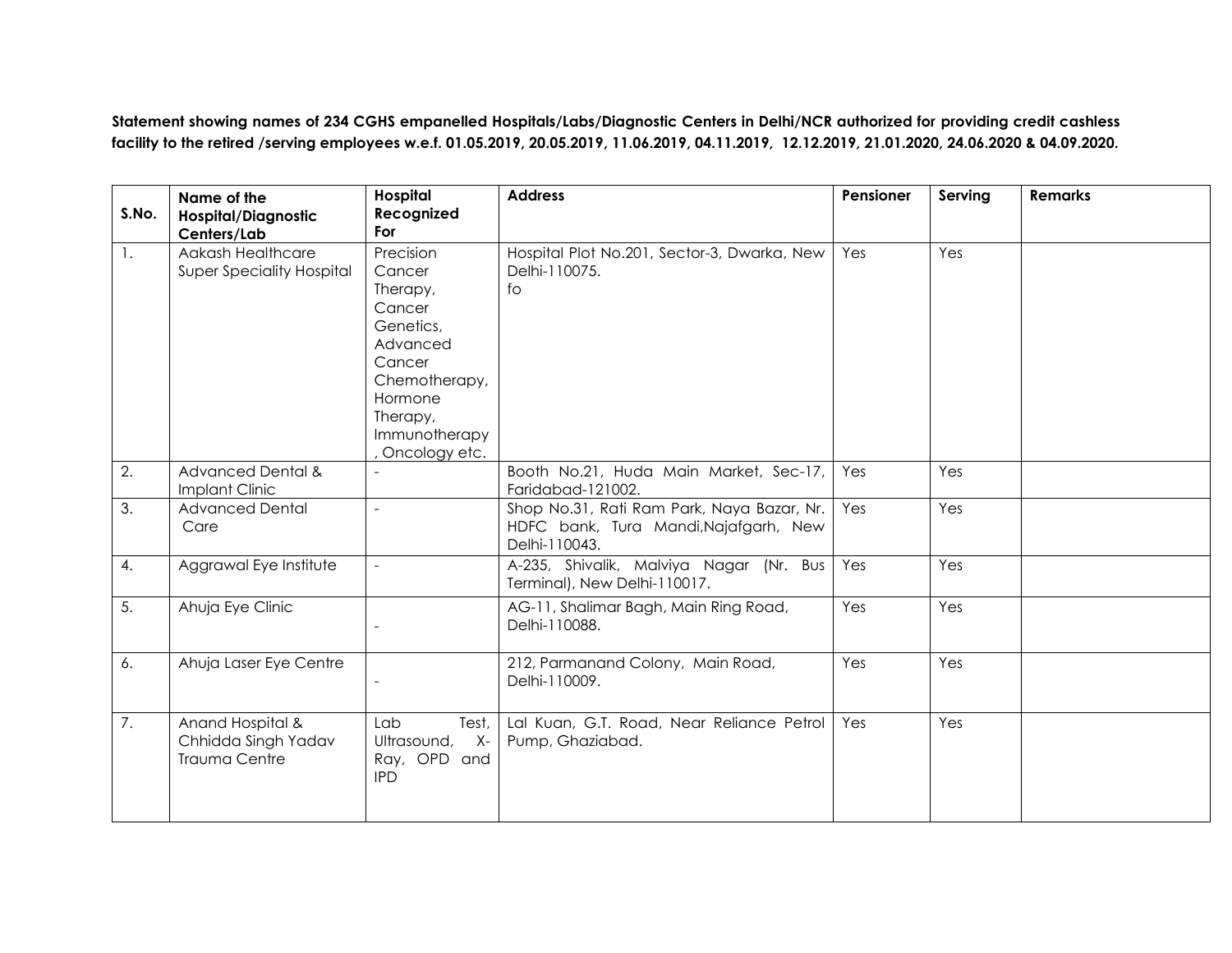| 8.  | Ansari Hospital                                             | $\overline{a}$                                                                                                                                                                                                                                                                                   | RZ-20F/B, Kaliash Puri Road, Street No.6, Main<br>Sagarpur, New Delhi-110046.      | Yes       | Yes |  |
|-----|-------------------------------------------------------------|--------------------------------------------------------------------------------------------------------------------------------------------------------------------------------------------------------------------------------------------------------------------------------------------------|------------------------------------------------------------------------------------|-----------|-----|--|
| 9.  | Arihant Eye Centre                                          | Trauma services<br>, Diagnostic and<br>therapeutic<br>machines etc.                                                                                                                                                                                                                              | Shop No.4, Nandini Bhawan, Main Burari<br>Road, Sant Nagar, Burari, Delhi-110084.  | Yes       | Yes |  |
| 10. | Artemis Hospital                                            | Cardiology,<br>Surgical<br>Oncology,<br>Necular<br>Medicine,<br>Radiotherapy,<br>Hematology<br>with<br>Bone<br>Marrow,<br>Transplants<br>adult<br>&<br>pediatrics both,<br>orthopedics<br>with<br>Joint<br>Replacement,<br>Angiography/St<br>enting<br>ICD/Pacemake<br>Implantation<br>r<br>etc. | Sector-51, Gurgaon-122001.                                                         | Yes       | Yes |  |
| 11. | Arun Imaging Centre                                         | $\overline{a}$                                                                                                                                                                                                                                                                                   | D-29, Vivek Vihar, Delhi-110095.                                                   | Yes       | Yes |  |
| 12. | Aryan Hospital                                              | $\equiv$                                                                                                                                                                                                                                                                                         | Old Railway Road, Gurugram.                                                        | Yes       | Yes |  |
| 13. | Atlanta Multi Speciality<br>Hospital and Research<br>Centre | $\sim$                                                                                                                                                                                                                                                                                           | Plot No. NH-01, Sector-14, Atal Chowk,<br>Vasundhara, Ghaziabad-201010.            | Yes       | Yes |  |
| 14. | <b>B M Gupta Hospital Pvt</b><br>Ltd                        | $\sim$                                                                                                                                                                                                                                                                                           | H-11 to 15, Uttam Nagar, New Delhi-110045.                                         | <b>No</b> | Yes |  |
| 15. | Bajaj Eye Care Centre                                       |                                                                                                                                                                                                                                                                                                  | 101, Vikas Surya Plaza, Plot No.7, DDA<br>Community Centre, Road No.44, Pitampura, | Yes       | Yes |  |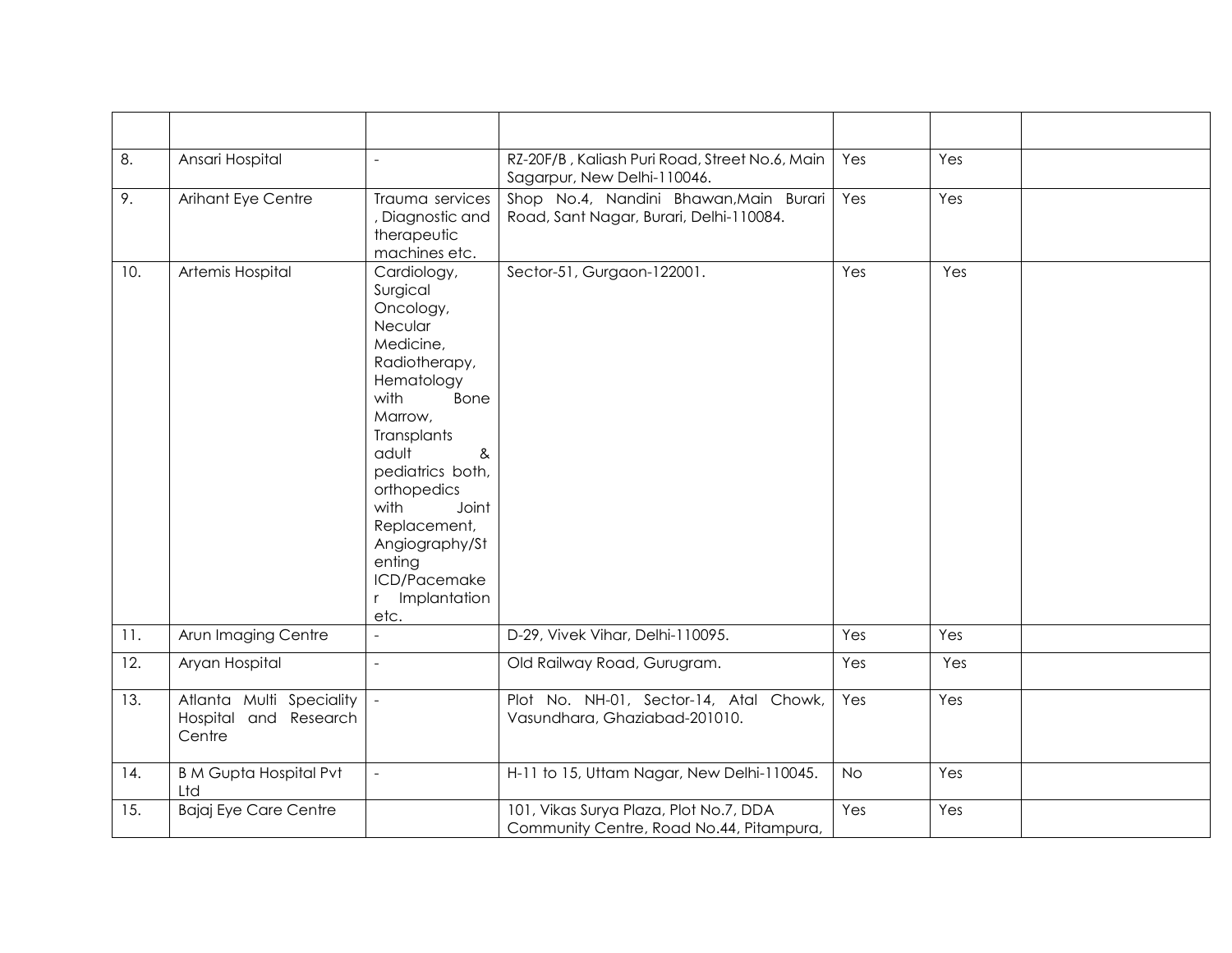|                   |                                                               |                     | Delhi-110034.                                                                                                                                                                                                                               |     |           |                                                                             |
|-------------------|---------------------------------------------------------------|---------------------|---------------------------------------------------------------------------------------------------------------------------------------------------------------------------------------------------------------------------------------------|-----|-----------|-----------------------------------------------------------------------------|
| 16.               | <b>Balaji Dental Care</b>                                     |                     | 2064-A, Old Anaj Mandi, Narela, Delhi-<br>110040                                                                                                                                                                                            | Yes | <b>No</b> |                                                                             |
| 17.               | <b>Bansal Hospital</b>                                        |                     | A-1, New Friends Colony, New Delhi-110025                                                                                                                                                                                                   | Yes | Yes       |                                                                             |
| 18.               | <b>Batra Hospital &amp; Medical</b><br><b>Research Centre</b> |                     | 1, Tughlakabad Institutional Area, Mehrauli<br>Badarpur Road, New Delhi-110062.                                                                                                                                                             | Yes | Yes       | IPD services on Cashless<br>basis but OPD services<br>on cash payment only. |
| 19.               | <b>Bhagat Chandra</b><br>Hospital                             | $\overline{a}$      | F-1/1 Mahavir Enclave Near Palam Dwarka<br>Flyover, New Delhi-110045                                                                                                                                                                        | Yes | Yes       |                                                                             |
| 20.               | <b>Bhagwan Mahavir</b><br>Hospital                            | $\overline{a}$      | Sector-14 Extn. Near Madhuban Chowk,<br>Rohini, Delhi-110085.                                                                                                                                                                               | Yes | Yes       |                                                                             |
| 21.               | <b>Bhagwati Hospital</b>                                      | $\sim$              | F-6, Sector-13, Rohini, Delhi-110085                                                                                                                                                                                                        | Yes | Yes       |                                                                             |
| $\overline{22}$ . | <b>Bharti Eye Foundation</b>                                  |                     | 1/3, East Patel Nagar,<br>New Delhi-110008                                                                                                                                                                                                  | Yes | Yes       |                                                                             |
| 23.               | <b>Bharti Eye Hospital</b>                                    |                     | E-52, Kailash-I<br>New Delhi-110048                                                                                                                                                                                                         | Yes | Yes       |                                                                             |
| 24.               | <b>BLK Super Specialty</b><br>Hospital                        | $\blacksquare$      | Pusa Road,<br>New Delhi-110005                                                                                                                                                                                                              | Yes | Yes       | Cashless/Credit basis<br>for IPD and OPD on<br>cash payment only.           |
| 25.               | Brahm Shakti Hospital                                         | $\sim$              | U-1/78, Budh Vihar Main Kanjhawala Road,<br>Delhi-110086                                                                                                                                                                                    | Yes | Yes       |                                                                             |
| 26.               | <b>Care Diagnostics</b>                                       | $\bar{\phantom{a}}$ | D1-A/141-A Janak Puri, New Delhi-110058.                                                                                                                                                                                                    | Yes | Yes       |                                                                             |
| 27.               | Centre For Sight                                              | $\overline{a}$      | (i) B-5/24, Enclave, Opp. Deer Park, New<br>Delhi-110029.<br>(ii) F-19, Preet Vihar, Main Vikas Marg, PNB<br>Building, Nr. Preet Vihar Metro Station,<br>Delhi-110092.<br>(iii) 304-309, Ring Road Mall, Sector-3, Rohini,<br>Delhi-110085. | Yes | Yes       |                                                                             |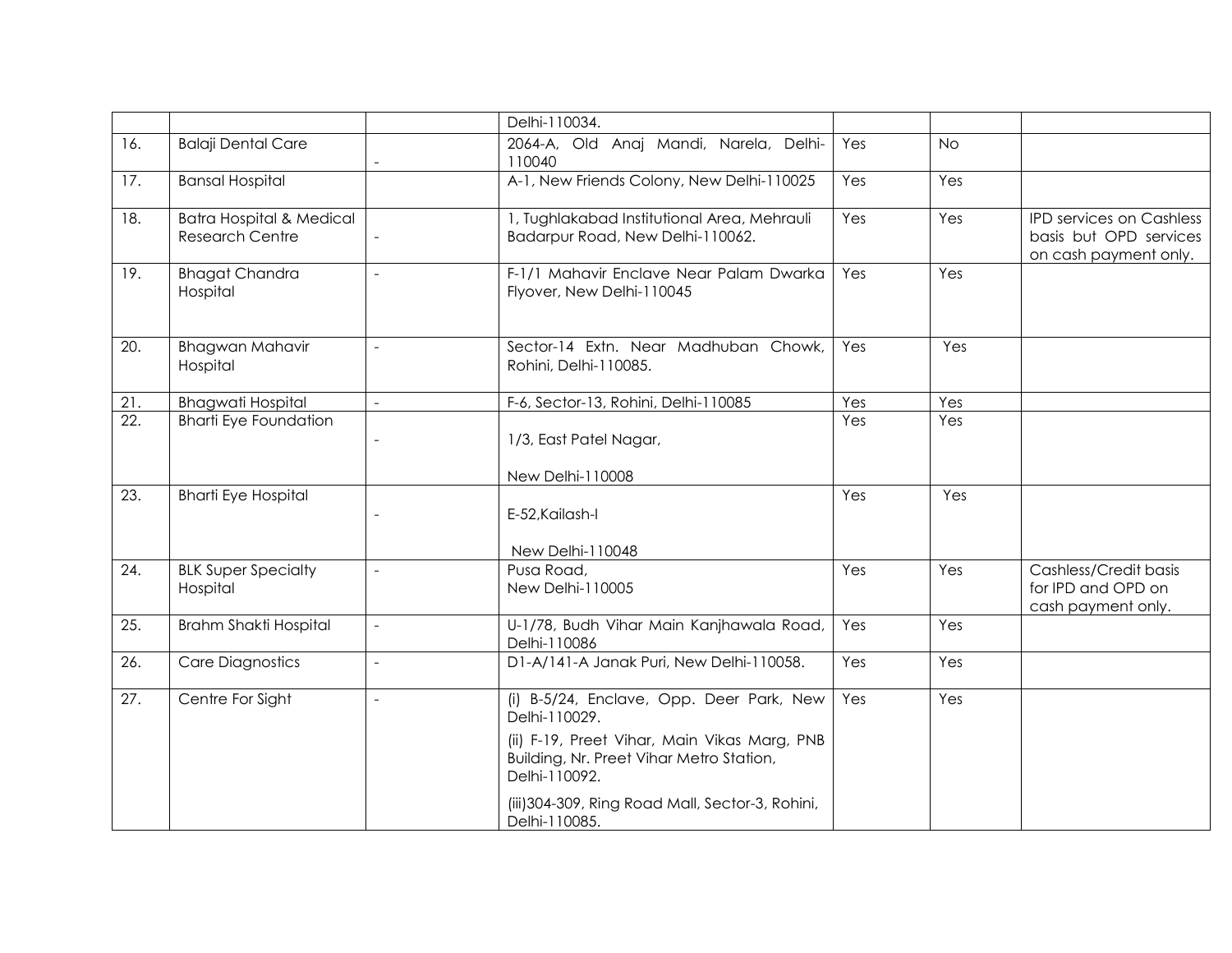|     |                                        |                | (iv) J-12/30, Rajouri Garden,<br>New Delhi-110027.                                                                                                                                            |     |     |                                                            |
|-----|----------------------------------------|----------------|-----------------------------------------------------------------------------------------------------------------------------------------------------------------------------------------------|-----|-----|------------------------------------------------------------|
|     |                                        |                | (iv) SCO Complex-317, Sector-29,<br>Gurgaon-122016.                                                                                                                                           |     |     |                                                            |
|     |                                        |                | (v) Plot No.1, HUDA Market No.1, Beside<br>Hanuman Mandir, Sec -16A, Nr. Old<br>Faridabad Metro Station,<br>Faridabad.                                                                        |     |     |                                                            |
|     |                                        |                | (vi) Plot No.20, Dwarka Sector-12A, Opp. Bal<br><b>Bharti Public School</b><br>New Delhi-110075.<br>(vii) A3, Opp. Metro Pillar No.628, Najafgarh<br>Road,<br>Vikaspuri,<br>New Delhi-110018. |     |     |                                                            |
|     |                                        |                | (viii)2/6, Ashok Vihar Phase-2, Delhi-110052.                                                                                                                                                 |     |     |                                                            |
|     |                                        |                | (ix) 399/1, 99 Group Floor,<br>New Railway Road Gurgaon.                                                                                                                                      |     |     |                                                            |
| 28. | Centre for Smile                       |                | 61-D, Opp. Old JNU, Behind DDA Market,<br>Bersarai, New Delhi-110016.                                                                                                                         | Yes | Yes |                                                            |
| 29. | Chandra Laxmi Hospital                 |                | No.336-340,<br>Plot<br>Sector-4,<br>Vaishali,<br>Ghaziabad                                                                                                                                    | Yes | Yes | Cashless/Credit Basis for<br>IPD and OPD on cash<br>basis. |
| 30. | Chaudhary Eye Centre<br>& Laser Vision | $\equiv$       | 4802, Bharat Ram Road<br>(Ansari Road), 24, Daryaganj, New Delhi-<br>110002.                                                                                                                  | Yes | Yes |                                                            |
| 31. | Chopra Eye Hospital                    | $\overline{a}$ | House No.3, Pocket C-8, Sector-7, Rohini,<br>Delhi-110085                                                                                                                                     | Yes | Yes |                                                            |
|     |                                        |                |                                                                                                                                                                                               |     |     |                                                            |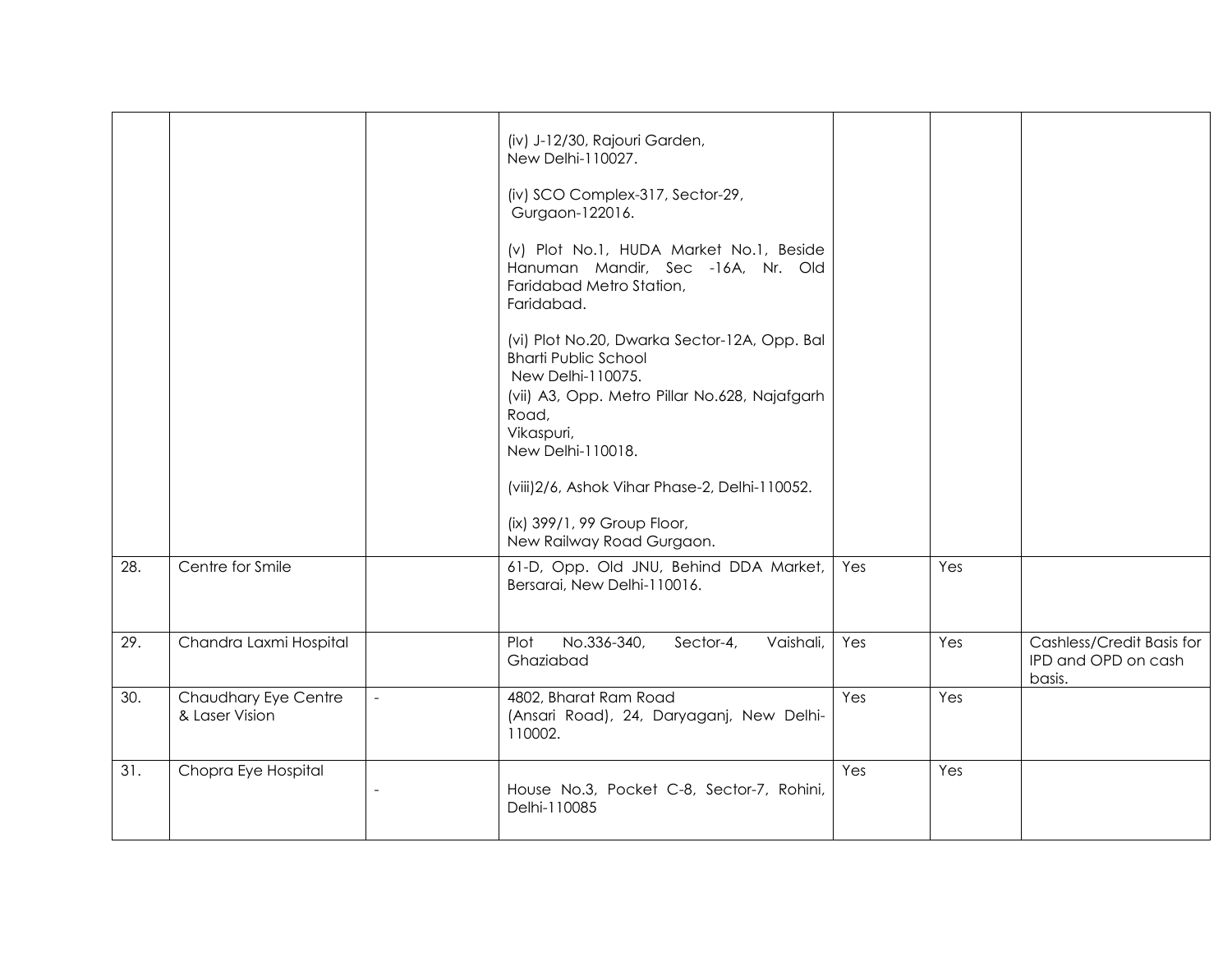| $\overline{32}$ . | <b>Crystal Dental Centre</b>                  |                | 31, Community Centre, Basant Lok, Vasant<br>Vihar, New Delhi-110057                                                                  | Yes       | Yes       |  |
|-------------------|-----------------------------------------------|----------------|--------------------------------------------------------------------------------------------------------------------------------------|-----------|-----------|--|
| 33.               | Cygnus Orthocare<br>Hospital                  |                | C-5/29, Opp IIT Main Gate Safdarjung<br>Development Area, New Delhi-110016.                                                          | Yes       | <b>No</b> |  |
| 34.               | Delhi 32 Dental Centre                        | $\mathbf{r}$   | 1/2320, Mandoli Road Ram Nagar, Near<br>Subhash Marg, Shahdara, Delhi-110032.                                                        | Yes       | Yes       |  |
| 35.               | Delhi Dental & medical<br>Centre              |                | 19/32, basement, old Rajinder Nagar, New<br>Delhi-110060                                                                             | Yes       | Yes       |  |
| 36.               | Delhi Dental Hub                              |                | 9, Ground Floor, State Bank Nagar, Paschim<br>Vihar, Outer Ring Road, Opp.Meera Bagh,<br>Red Light & Pillar No.77, New Delhi-110063. | Yes       | Yes       |  |
| 37.               | Delhi Eye Care                                | $\overline{a}$ | 4/17, Second Floor, Balraj Khanna Marg, East<br>Patel Nagar, New Delhi-110008.                                                       | Yes       | Yes       |  |
| 38.               | Delhi Eye Centre                              |                | C-120, New Rajinder Nagar, Opp. Blind<br>School, Shankar Road, New Delhi-110060.                                                     | <b>No</b> | Yes       |  |
| 39.               | Delhi Heart & Lung<br>Institute               | $\overline{a}$ | 3MM-II, Panchkuain Road, New Delhi-110055.                                                                                           | Yes       | <b>No</b> |  |
| 40.               | Delhi Heart Hospital                          | $\overline{a}$ | 176, Jagriti Enclave, Main Road, Nr.<br>Karkardooma Metro Station, Vikas Marg Extn.<br>Delhi-110092.                                 | Yes       | Yes       |  |
| 41.               | Delhi Institute of<br>Functional Imaging      |                | (i) K-16, South Extension Part-1, New Delhi-<br>110049.<br>(ii) 14, Kaushalya Park, Hauz Khan, New Delhi-<br>110016.                 | Yes       | Yes       |  |
| 42.               | Dental Apple                                  | $\overline{a}$ | B-6, Basement, Ashoka Niketan, Delhi-<br>110092.                                                                                     | Yes       | Yes       |  |
| 43.               | <b>Dental Care Clinic</b>                     | $\equiv$       | PD-1/1B, Pitampura, New Delhi-110034.                                                                                                | Yes       | Yes       |  |
| 44.               | <b>Dental Clinic</b><br>(Kumar Dental Clinic) |                | 209, Hakikat Nagar, Near Kingsway Camp,<br>Street No.7, Nr. GTB Nagar Metro Station,<br>Delhi-110009.                                | Yes       | Yes       |  |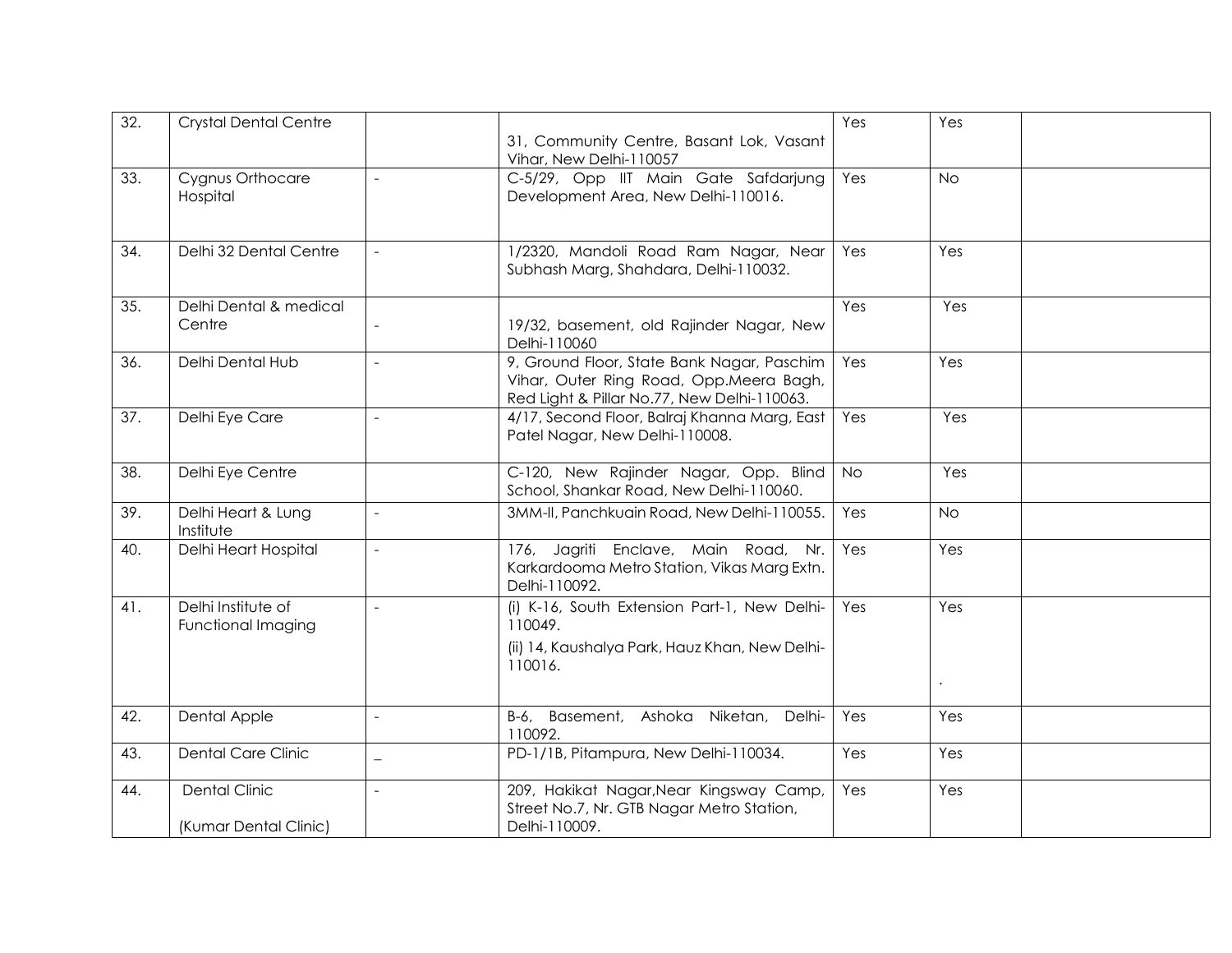| 45. | <b>Dental Folks</b>                           |                                                                                                                                                                                                                                                                                                                                                                                                                                 | Shop No.12, Old Market, Golchakker,<br>Ramesh Nagar, New Delhi-110015. | Yes | Yes |  |
|-----|-----------------------------------------------|---------------------------------------------------------------------------------------------------------------------------------------------------------------------------------------------------------------------------------------------------------------------------------------------------------------------------------------------------------------------------------------------------------------------------------|------------------------------------------------------------------------|-----|-----|--|
| 46. | <b>Dental Healers</b>                         |                                                                                                                                                                                                                                                                                                                                                                                                                                 | B-6, Greater Kailash Enclave-1,<br>New Delhi-110048.                   | Yes | Yes |  |
| 47. | Dental Square                                 | Cosmetic<br>Dentistry                                                                                                                                                                                                                                                                                                                                                                                                           | A-3/314, First Floor, Pachim Vihar, New Delhi-<br>110063.              | Yes | Yes |  |
| 48. | Dev Eye Centre                                | $\overline{\phantom{0}}$                                                                                                                                                                                                                                                                                                                                                                                                        | R-10, Vakil Colony, Sector-12, Pratap Vihar,<br>Ghaziabad.             | Yes | Yes |  |
| 49. | Dipakshi Nursing &<br>Maternity Home Pvt. Ltd | Dermatology,<br>General<br>Surgery, Internal<br>Medicine,<br>Laboratory,<br>Radiology,<br>Physiotherapy,<br>Maternity,<br>Ophthalmology<br>, ENT, Pediatrics,<br>Psychiatry,<br>Accident<br>8 <sub>x</sub><br>Trumatology,<br>Cardiology,<br>Gastroenteroly,<br>Plastic,<br>Neonatology,<br>Radiology,<br>Neuro Surgery,<br>Oncology,<br>Pediatric<br>Burn<br>Surgery,<br>Surgery,<br>Respiratory<br>Medicine,<br>Rheumatology, | C-53A, Sector-33, Noida-201301.                                        | Yes | Yes |  |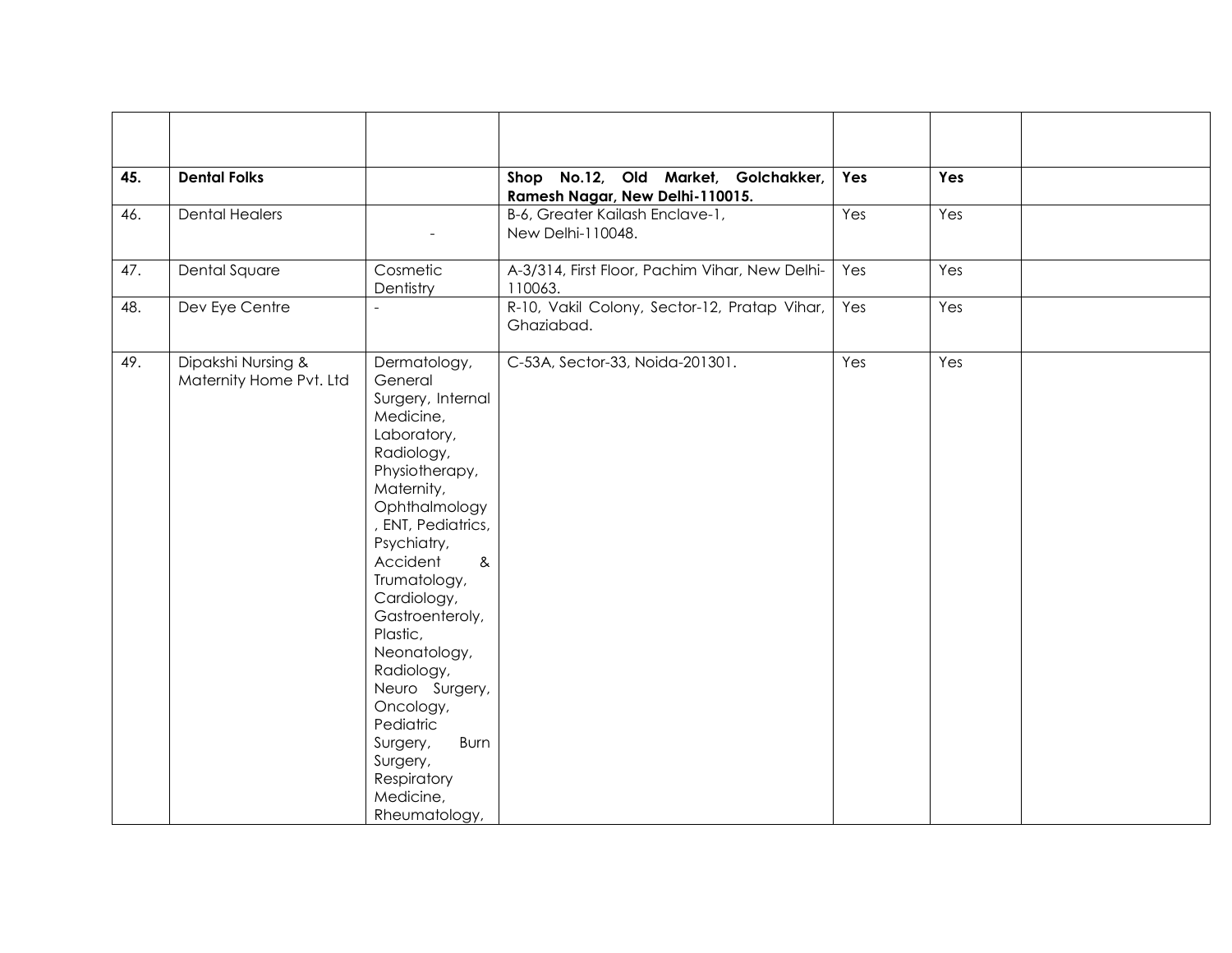|                                                        | Urology<br>Histopathology,<br>Digital X-Ray,<br>Ultrasound,<br>ECHO, TMT & PFT<br>etc. |                                                                                                                                           |           |           |                                                              |
|--------------------------------------------------------|----------------------------------------------------------------------------------------|-------------------------------------------------------------------------------------------------------------------------------------------|-----------|-----------|--------------------------------------------------------------|
| Divya Prastha Hospital                                 | $\overline{\phantom{a}}$                                                               | RZ-37, Palam Colony, Main Road. Opp. Bagh<br>wale school, near Dwarka, Fly over, Raj<br>Nagar-1, NewDelhi-110045                          | Yes       | Yes       |                                                              |
| Dr. Aggarwal Eye Clinic                                |                                                                                        | F-17, Moti Nagar, New Delhi-110015                                                                                                        | Yes       | Yes       |                                                              |
| Dr. Anand Imaging &<br>Neurological Research<br>Centre | $\sim$                                                                                 | G-14, Preet Vihar Marg, Karkarimor,<br>Delhi-110092.                                                                                      | Yes       | Yes       |                                                              |
| Dr. Bhim Sain's Family<br>Dental Clince Pvt. Ltd       |                                                                                        | 220-222, Qutab Plaza, DLF city, phase-1,<br>Gurgaon-122002.                                                                               | <b>No</b> | Yes       |                                                              |
| Dr. Futela' Dental Centre                              |                                                                                        | (i)119, First Floor, Courtyard, Nirvana Country,<br>Gurgaon, Haryana-122001.<br>(ii) C-11, Nirvana Courtyard<br>Nirvana Country, Gurgaon. | Yes       | <b>No</b> |                                                              |
| Dr. Gulati Imaging<br>Institute                        | $\overline{a}$                                                                         | J-16, Hauz Khas Enclave, Main Aurobindo<br>Marg, New Delhi-110016                                                                         | Yes       | Yes       |                                                              |
| Dr. Handa's Complete<br><b>Family Dental Care</b>      |                                                                                        | 66, First Floor , Harsh Vihar, Opp. Bikaner<br>Sweets, Pitampura, New Delhi                                                               | Yes       | <b>No</b> | Credit/Cashless<br>medical facility to<br>retired employees. |
| Dr. Makashir's Diagnostic<br>Medical Lab pvt Itd       | $\equiv$                                                                               | 1/4, Vikram Vihar, Lajpat Nagar-4 (Behind<br>Max Oncogy), New Delhi.                                                                      | Yes       | Yes       |                                                              |
| Dr. Pattnaik Laser Eye<br>Institute                    | $\overline{a}$                                                                         | C-2, Ground floor, Opp. Round About (<br>behind Jagdish Store), Lajpat Nagar-3,<br>New Delhi-110024                                       | Yes       | Yes       |                                                              |
| Dr. Saigals Dental Clinic<br>implant centre            | $\sim$                                                                                 | KD-20, Kavi Nagar,<br>Ghaziabad-201002                                                                                                    | Yes       | Yes       |                                                              |
|                                                        |                                                                                        |                                                                                                                                           |           |           |                                                              |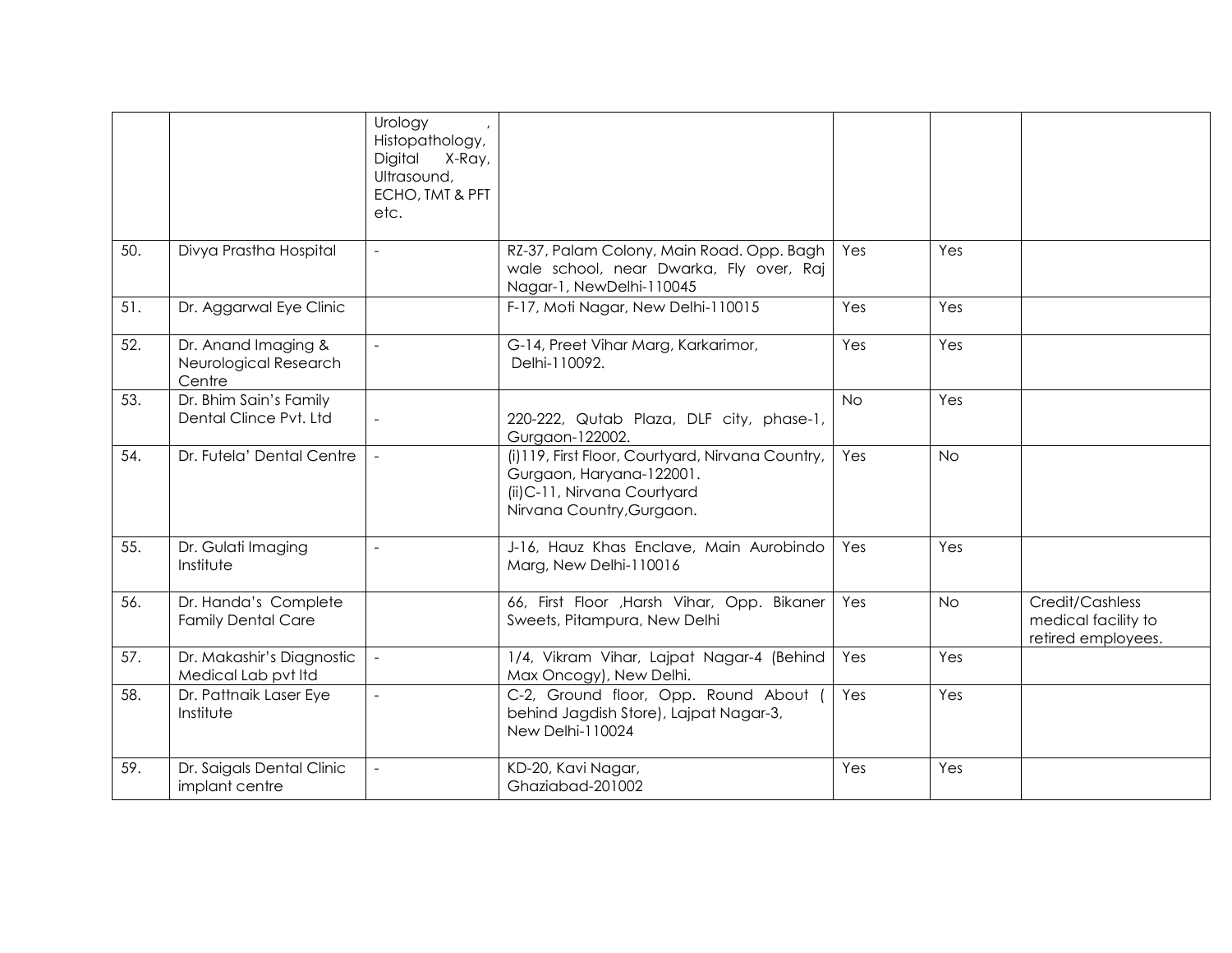| 60. | Dr. Shroff Charity Eye<br>Hospital         | <b>ENT Also</b>                                  | 5027, Kedar Nath Road, Daryaganj, New<br>Delhi-110002                                                                                          | Yes | Yes       |                                                                     |
|-----|--------------------------------------------|--------------------------------------------------|------------------------------------------------------------------------------------------------------------------------------------------------|-----|-----------|---------------------------------------------------------------------|
| 61. | Dr. Shweta's Dental<br>Clinic              |                                                  | D-42, Kalkaji,<br>New Delhi-110019                                                                                                             | Yes | Yes       |                                                                     |
| 62. | Drishti Eye Care Centre                    | $\sim$                                           | Shop Plot No.4, 1st Floor, Anand Complex,<br>Pandav Nagar, Patparganj Road, Delhi-<br>110092.                                                  | Yes | <b>No</b> |                                                                     |
| 63. | Drishti Eye Centre                         |                                                  | 20-21 F, Fruit Garden, NIT-5, Faridabad                                                                                                        | Yes | Yes       |                                                                     |
| 64. | DRS Northex Eye Institute<br>Pvt Ltd.      |                                                  | C-9/34, First Floor, Sector-7, Rohini,<br>Delhi-110085.                                                                                        | Yes | <b>No</b> |                                                                     |
| 65. | Dyne X Diagnostic &<br>path Lab            |                                                  | C-40, Kirti Nagar, Nr. Axis Bank, New Delhi-<br>110015                                                                                         | Yes | Yes       | Credit/cashless facility<br>to all investigations on<br>CGHS rates. |
| 66. | <b>East Delhi Medical</b><br>Centre        |                                                  | G.T.<br>Road,<br>$1/550$ ,<br>Mansarover<br>Park,<br>Shahdara<br>Delhi-110032.                                                                 | Yes | Yes       |                                                                     |
| 67. | Eye $4U$                                   |                                                  | 241, DDA SFS Flats, Sec-9, Pkt.1, Dwarka, New<br>Delhi.                                                                                        | Yes | Yes       |                                                                     |
| 68. | Eye 7 Chaudhary Eye<br>Centre.             |                                                  | i) 34, Lajpat Nagar-IV, Ring Road, New Delhi-<br>110024.<br>(ii) A-1/173, Nazafgarh Road, Metro Pillar<br>No.614, Janakpuri, New Delhi-110058. | Yes | Yes       |                                                                     |
|     |                                            |                                                  | (iii) 4802/24, Bharat Ram Road, Darya Ganj,<br>New Delhi-110002.                                                                               |     |           |                                                                     |
| 69. | <b>Facesnbraces Dental</b><br>Clinic       |                                                  | D-85, Lower Ground Floor, Saket,<br>New Delhi-110017.                                                                                          | Yes | Yes       |                                                                     |
| 70. | <b>Facio Dental</b>                        | $\overline{a}$                                   | 158/B-III/9, Near Canara bank, Adjacent<br>Ambience Tower, Kishangarh, Vasant Kunj,<br>New Delhi-110070.                                       | Yes | <b>No</b> |                                                                     |
| 71. | <b>Felix Healthcare Private</b><br>Limited | $\sim$                                           | NH-01, Sector-137, Expressway, Noida-<br>201305.                                                                                               | Yes | Yes       |                                                                     |
| 72. | Focus Imaging &<br>Research Centre Pvt Itd | 3T MRI. CT Scan,<br>Digital<br>X-Ray,<br>Digital | (i) C-10, Green Park extension,<br>New Delhi-110016.                                                                                           | Yes | Yes       |                                                                     |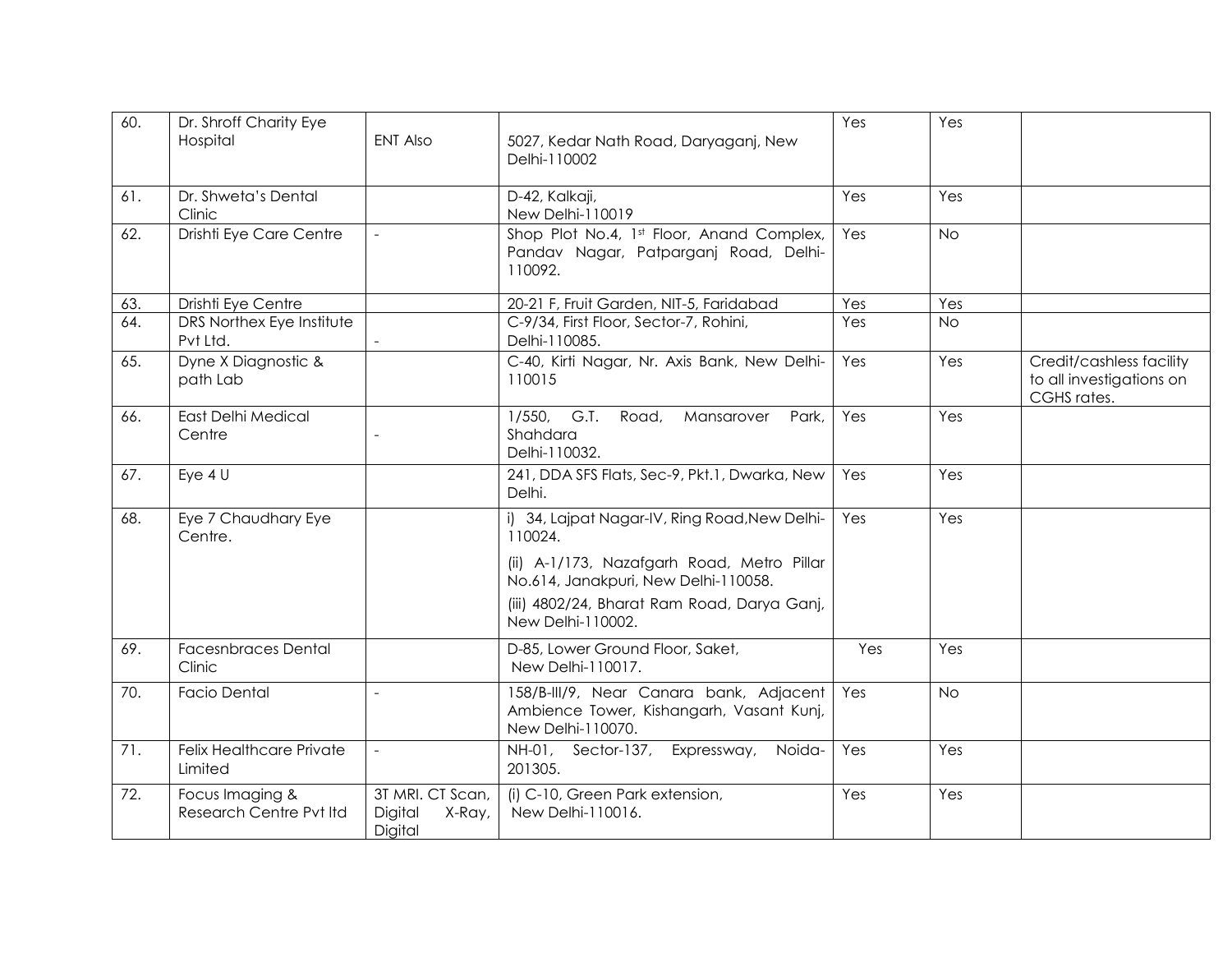|     |                                               | Mammography<br>Ultra sound,<br>colour Doppler<br>etc.                                                                                                              | (ii) C-10, Green Park Ext., New Delhi-110016.<br>(iii) H-10, Green Park, New Delhi-110016.<br>(iv) 7/1-4, Yusuf Sarai Market, Aurbindo Marg,<br>New Delhi-110016. |     |     |  |
|-----|-----------------------------------------------|--------------------------------------------------------------------------------------------------------------------------------------------------------------------|-------------------------------------------------------------------------------------------------------------------------------------------------------------------|-----|-----|--|
| 73. | Foresight Eye Clinic                          |                                                                                                                                                                    | 106, RPS Flats, Sheikh Sarai, Phase-1, Opp.<br>Apeejay School, Malviya Nagar, New Delhi-<br>110017                                                                | Yes | Yes |  |
| 74. | Fortis escorts heart<br>institute             | $\equiv$                                                                                                                                                           | Okhla Road, New Delhi-110025.                                                                                                                                     | Yes | Yes |  |
| 75. | Gandhi Hospital                               | $\sim$                                                                                                                                                             | C-50 & 51, Om Vihar, Uttam Nagar, New<br>Delhi-110059.                                                                                                            | Yes | Yes |  |
| 76. | Ganesh Hospital                               |                                                                                                                                                                    | II-C/3, Nehru Nagar, Ghaziabad-201001                                                                                                                             | Yes | Yes |  |
| 77. | Ganesh Diagnostic &<br>Imaging Centre P Ltd   | Clinical<br>Pathology,<br>Biochemistry,<br>Hematology,<br>Serology, X-Ray,<br>Ultrasound,<br>Special X Ray,<br>CT Scan                                             | C-1, Hari Nagar, Near D.D.U. Hospital, New<br>Delhi-110064.                                                                                                       | Yes | Yes |  |
| 78. | Ganesh Diagnostic &<br>Imaging Centre Pvt Itd | Clinicalpatholo<br>gy,<br>Biochemistry,<br>Haemotology,<br>Serology, X-Ray,<br>Ultrasound,<br>ECG, Special X<br>Colour<br>Ray,<br>Doppler,<br>Echocardiogra<br>phy | Pocket-A-1,<br>109,<br>Sector-8, Rohini, Nr. Deepali chowk, Opp.<br>Bagga Link.<br>New Delhi-110085                                                               | Yes | Yes |  |
| 79. | Ganesh Diagnostic and<br>Imaging Centre       | Clincial<br>pathology,<br>Biochemistry,<br>Haemotogy,<br>Serology,<br>cytopathology,                                                                               | C-1/8, Yamuna Vihar, Near C-Block, Red<br>Light, New Delhi-110053.                                                                                                | Yes | Yes |  |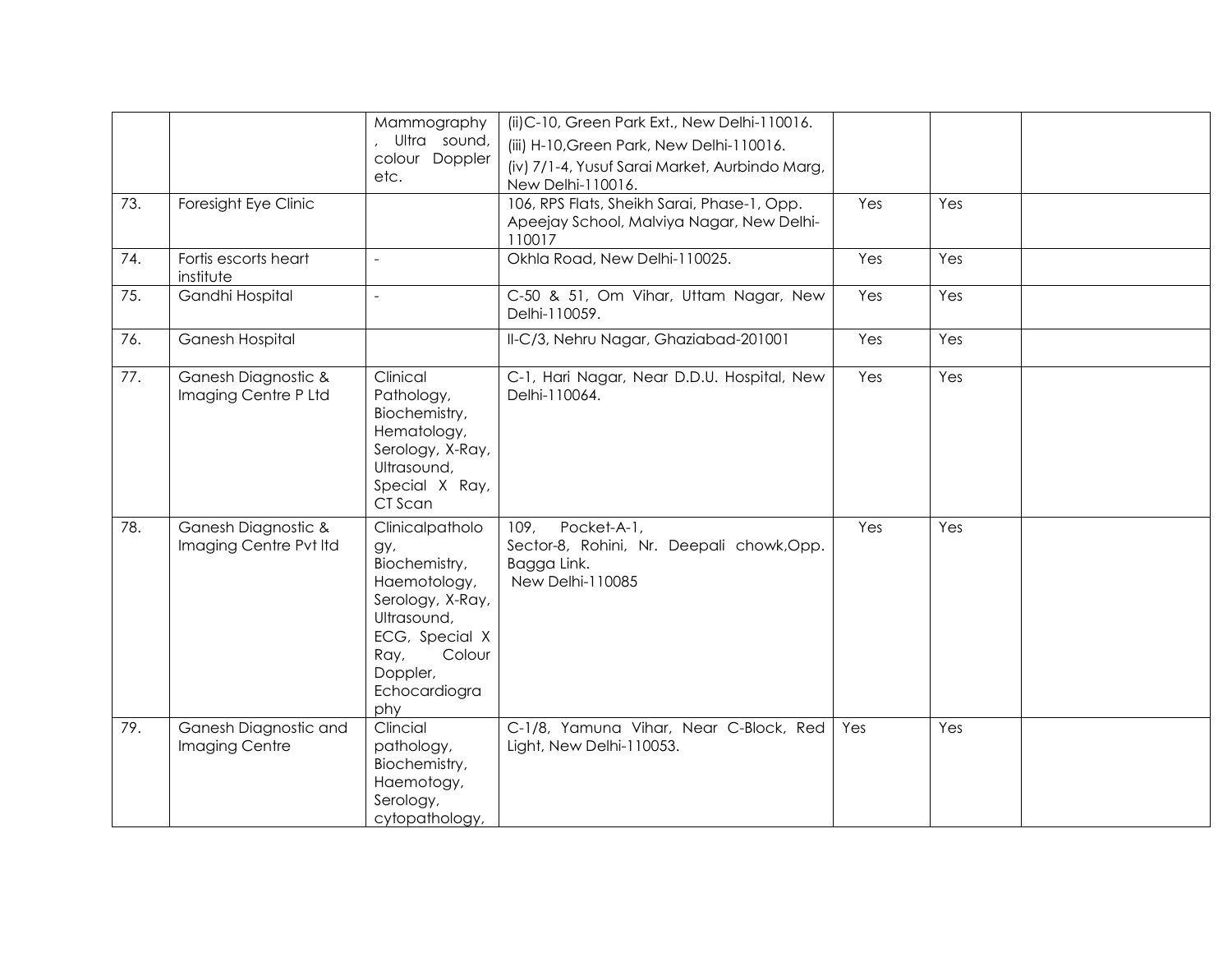|     |                               | histopathology,          |                                             |           |     |  |
|-----|-------------------------------|--------------------------|---------------------------------------------|-----------|-----|--|
|     |                               | <b>USG</b><br>and CT     |                                             |           |     |  |
|     |                               | services<br>scan         |                                             |           |     |  |
|     |                               | etc.                     |                                             |           |     |  |
| 80. | Garg Hospital & Heart         |                          | 8-9, A.G.C.R. Enclave, Opp Karkardooma      | Yes       | Yes |  |
|     | Centre nursing                |                          | Court Delhi-110092.                         |           |     |  |
|     | Home                          |                          |                                             |           |     |  |
| 81. | Gen & Diagnostics             |                          | 2/6, Sarvpriya Vihar, New Delhi-110016.     | <b>No</b> | Yes |  |
|     |                               |                          |                                             |           |     |  |
| 82. | <b>GLI Dental Clinic</b>      | $\overline{a}$           | A1/288, Safdarjung Enclave, Munirka, Delhi- | Yes       | Yes |  |
|     |                               |                          | 110067.                                     |           |     |  |
|     |                               |                          |                                             |           |     |  |
|     |                               |                          |                                             |           |     |  |
| 83. | Goyal Eye Centre              | $\overline{a}$           | 3/51 Ram Gali,                              | Yes       | Yes |  |
|     |                               |                          | Vishwas Nagar, Shahdara, Delhi-110032       |           |     |  |
| 84. | Goyal Eye Institute           | $\blacksquare$           | 1/10 East Nagar, Patel Nagar, Opp Metro     | Yes       | Yes |  |
|     |                               |                          | Pillar No.176,                              |           |     |  |
|     |                               |                          | New Delhi-110008                            |           |     |  |
| 85. | Goyal Hospital & Urology      | $\mathcal{L}$            | E-4/8 Lajpat Rai Chowk, Krishna Nagar,      | Yes       | Yes |  |
|     | Centre                        |                          | Delhi-110051.                               |           |     |  |
| 86. | Goyal MRI& Diagnostic         | <b>MRI</b><br>Scan,      | B-1/12, Safdarjung Enclave,                 | <b>No</b> | Yes |  |
|     | Centre                        | ultrasonograph           | New Delhi-110029.                           |           |     |  |
|     |                               | colour                   |                                             |           |     |  |
|     |                               | у,<br>Doppler,           |                                             |           |     |  |
|     |                               |                          |                                             |           |     |  |
|     |                               | Echocardiogra            |                                             |           |     |  |
|     |                               | phy, Pathology,          |                                             |           |     |  |
|     |                               | X-Ray,<br>Digital        |                                             |           |     |  |
|     |                               | Multislice<br><b>CT</b>  |                                             |           |     |  |
|     |                               | Dexa-<br>scan,           |                                             |           |     |  |
|     |                               | <b>Bone</b>              |                                             |           |     |  |
|     |                               | Densitometry,            |                                             |           |     |  |
|     |                               | <b>ECG</b>               |                                             |           |     |  |
| 87. | Grace Dental clinic           |                          | 1298, Sector-31, Opposite Ajanta Public     | Yes       | Yes |  |
|     |                               |                          | School, Gurgaon-122001.                     |           |     |  |
| 88. | <b>Gupta Multi Speciality</b> | $\overline{\phantom{a}}$ | QU-132 B, Pitampura, Delhi                  | Yes       | Yes |  |
|     | <b>Dental Clinic</b>          |                          |                                             |           |     |  |
| 89. |                               | $\overline{a}$           | E-117, Kalkaji,                             |           | Yes |  |
|     | <b>Health Quotient</b>        |                          |                                             | Yes       |     |  |
|     |                               |                          | New Delhi-110019.                           |           |     |  |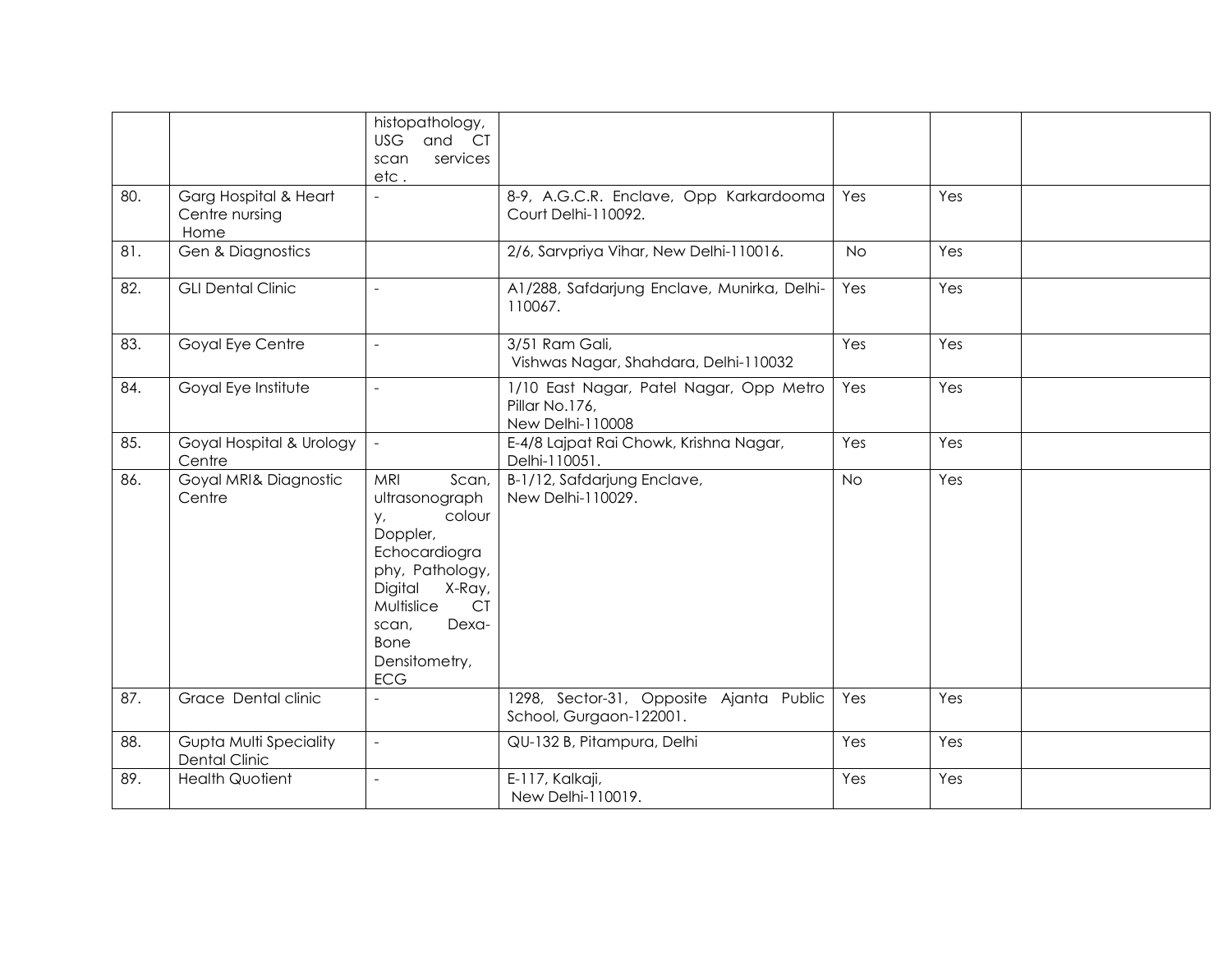| 90.  | Hi-Tech Eye Centre                                            |                                       | A-12, First Floor, Main Najafgarh Road, Vikas<br>Puri, New Delhi-110018                                                                                                  | Yes | Yes |                                                            |
|------|---------------------------------------------------------------|---------------------------------------|--------------------------------------------------------------------------------------------------------------------------------------------------------------------------|-----|-----|------------------------------------------------------------|
| 91.  | Human Care Medical<br>Charitable Trust<br>(Manipal Hospitals) |                                       | Adjoining MTNL Building, Sector-06, Dwarka<br>New Delhi-110075                                                                                                           | Yes | Yes | Cashless/Credit Basis for<br>IPD and OPD on cash<br>basis. |
| 92.  | I - Create Hospital                                           | Cosmetic<br>Surgery, Skin &<br>Lasers | A-3/24, Third Floor, Janakpuri, New Delhi-<br>110058.                                                                                                                    | Yes | Yes |                                                            |
| 93.  | <b>ICARE Eye Hospital Post</b><br>Graduate Institute          |                                       | (i) E-3A, Sector-26, Noida<br>(ii) H-1/A-1, Zygon Square, Sector-63<br>Noida-201301                                                                                      | Yes | Yes |                                                            |
| 94.  | Indian Institute of<br>Ophthalmalogy                          | $\overline{\phantom{a}}$              | C-2, Greater Kailash Enclave-II,<br>New Delhi-110048.                                                                                                                    | Yes | Yes |                                                            |
| 95.  | <b>Indus Valley Hospitals</b>                                 |                                       | 232, KH.NO.19/1(1-12), Laxmi Garden, Tehsil<br>Road, Najafgarh, New Delhi-110043                                                                                         | Yes | Yes |                                                            |
| 96.  | <b>Itek Vision Centre</b>                                     | $\overline{\phantom{a}}$              | B-1A/22, Ground Floor, Sector-51, Noida-<br>201301.                                                                                                                      | Yes | Yes |                                                            |
| 97.  | J.D.A.R. Pathology Lab                                        | $\mathbb{L}$                          | House No.6, Street No.2 Shanti Niketan,<br>New Delhi-110021.                                                                                                             | Yes | Yes |                                                            |
| 98.  | Jain Dental Centre                                            |                                       | (i) F-1/9, Mandir Marg, Near Happy English<br>School, Krishna Nagar<br>22, Radhey Shyam Park, Parwana<br>Road, Near Musical Fountain, Opp. Preet<br>Vihar, Delhi-110051. | Yes | Yes |                                                            |
| 99.  | Jain Eye Hospital & Laser<br>Centre                           |                                       | AG-152, Shalimar Bagh (Opp Richi Rich<br>Banquest), New Delhi-110088.                                                                                                    | Yes | Yes |                                                            |
| 100. | Jain<br>Hospital                                              | $\overline{\phantom{a}}$              | 177-178, Jagriti Enclave, Vikas Marg Extn,<br>Delhi-110092.                                                                                                              | Yes | Yes |                                                            |
| 101. | Jaipur Golden Hospital                                        | $\equiv$                              | 2, Institutional Area, Sector-3, Rohini, Delhi-<br>110085.                                                                                                               | Yes | Yes |                                                            |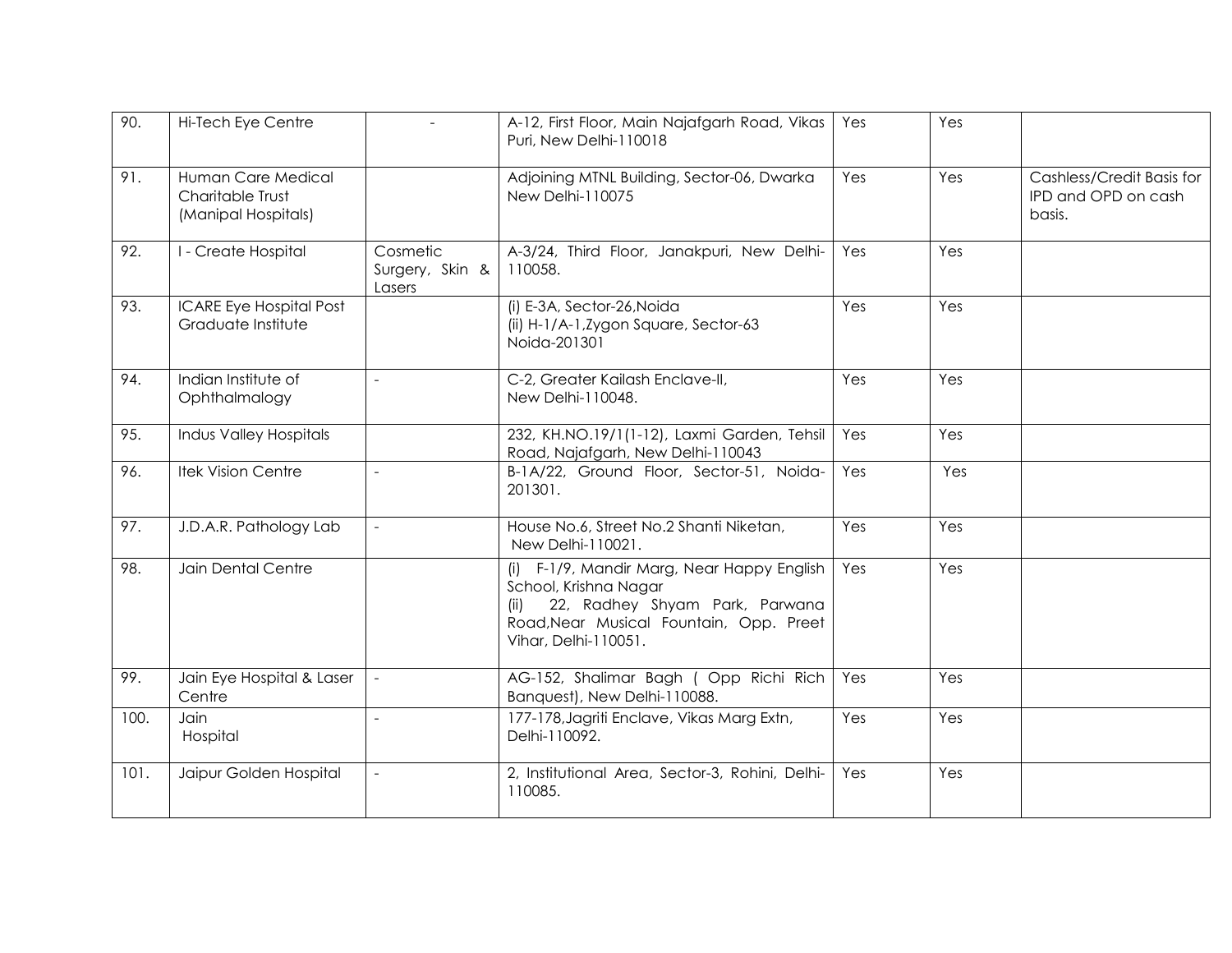| 102  | Janta X-Ray Clinic Pvt<br>Ltd             | Radiology, MRI,<br>Digital X-Ray, 4<br>D Ultrasound &<br>colour Doppler<br>etc. | 4A/16, Tilak nagar, New Delhi 110018                               | Yes | Yes       |                                                                                     |
|------|-------------------------------------------|---------------------------------------------------------------------------------|--------------------------------------------------------------------|-----|-----------|-------------------------------------------------------------------------------------|
| 103. | Jaypee Hospital                           | $\overline{a}$                                                                  | Wish Town, Sector-128, Noida-201304.                               | Yes | Yes       | <b>IPD services on Cashless</b><br>basis. But OPD services<br>on cash payment only. |
| 104. | Jeevan Anmol Hospital                     |                                                                                 | Mayur Vihar Phase-I, Opp. Pratap Nagar,<br>Delhi-110091            | Yes | Yes       |                                                                                     |
| 105. | Jeewan Mala Hospital                      | $\equiv$                                                                        | 67/1 New Rohtak Road, Karol Bagh,<br>New Delhi-110005.             | Yes | Yes       |                                                                                     |
| 106. | Jeewan Nursing Home<br>and Hospital       | $\overline{a}$                                                                  | 2-B Pusa Road,<br>New Delhi-110005.                                | Yes | <b>No</b> |                                                                                     |
| 107. | Jeewan Hospital &<br>Nursing Home Pvt Itd |                                                                                 | Gate NO.1, 150 Jeewan Nagar,<br>New Delhi-110014                   | Yes | Yes       |                                                                                     |
| 108. | K B Healthcare-<br>Diagnostic Centre      | $\overline{a}$                                                                  | NH-29, Sector-P4, Greater Noida-201310.                            | Yes | Yes       |                                                                                     |
| 109. | K.K. Surgical & Maternity<br>Centre       | $\overline{\phantom{a}}$                                                        | B-37, East Jyoti Nagar, Loni Road, Delhi-<br>110093.               | Yes | Yes       |                                                                                     |
| 110. | Kailash Eye Care                          |                                                                                 | 50-51, South Patel Nagar Market, New Delhi-<br>110008              | Yes | Yes       |                                                                                     |
| 111. | Kailash Hospital & Heart<br>Institute     | $\sim$                                                                          | H-33, Sector-27, Noida-201301.                                     | Yes | Yes       |                                                                                     |
| 112. | Kalra Hospital Pvt Ltd                    | $\overline{\phantom{a}}$                                                        | A-4, 5 & 6, Tulsi Dass Marg, Kirti Nagar, New<br>Delhi-110015.     | Yes | <b>No</b> |                                                                                     |
| 113. | Kalra Hospital                            |                                                                                 | Dwarka Mor, Opp Pillar No.761, Uttam Nagar,<br>New Delhi-110059    | Yes | Yes       |                                                                                     |
| 114. | Kansal Path Lab and<br>Diagnostics        | $\sim$                                                                          | C-9/16, Yamuna Vihar, Delhi-110053.                                | Yes | Yes       |                                                                                     |
| 115. | Kapil Dental Clinic &<br>Implant Centre   | $\overline{a}$                                                                  | A-1/681, (Opp. Kapil Jewellers) Sector-6,<br>Rohini, Delhi-110085. | Yes | Yes       |                                                                                     |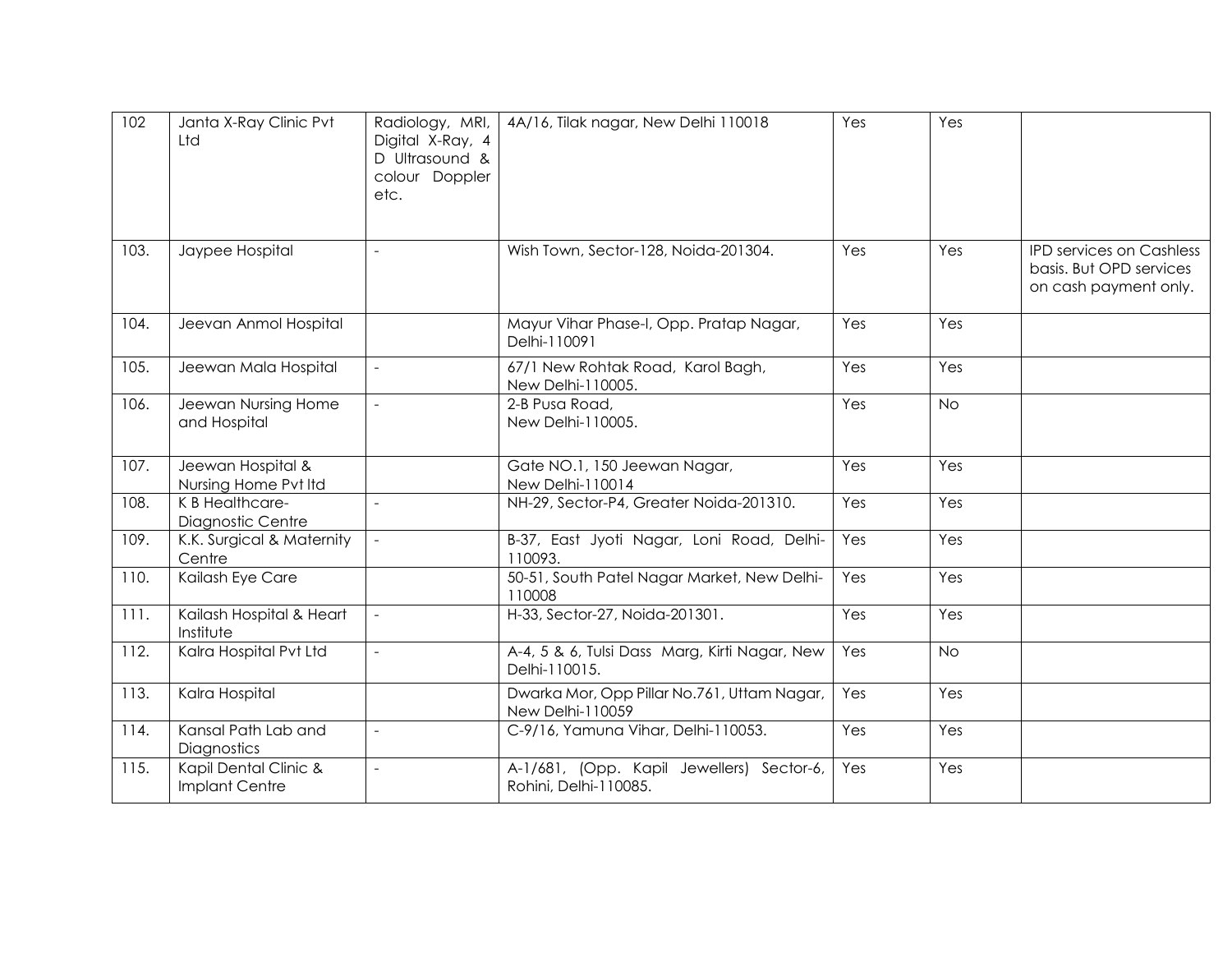| 116. | Karuna Sindhu Hospital    | $\sim$                                                                                                                                                                                            | Bakkarwala Marg, Nangloi Najafgarh Road,<br>New Delhi-110041.                                                       | Yes       | <b>No</b> |  |
|------|---------------------------|---------------------------------------------------------------------------------------------------------------------------------------------------------------------------------------------------|---------------------------------------------------------------------------------------------------------------------|-----------|-----------|--|
| 117. | Khanna Medicare<br>Centre | <b>Stichless</b><br>Cataract<br>Surgery,<br>Eye<br>Ultrasound,<br>Laproscopic<br>Procedures-<br>Diagnostic and<br>Operative,<br>Maternity,<br>Caesarean,<br>Hysterectomy,<br>Laprosocopy,<br>etc. | W-6, Main Patel Road, West Patel Nagar,<br>Shadi Pur Metro Station, New Delhi-110008.                               | Yes       | Yes       |  |
| 118. | Krishna Dental Clinic     |                                                                                                                                                                                                   | RZF-1, Raj Nagar-II, Near Malaria Research<br>Institute, Main Dada Dev Road, Sector-8,<br>Dwarka, New Delhi-110077. | Yes       | <b>No</b> |  |
| 119. | Kumar Hospital            |                                                                                                                                                                                                   | NH-10, G-Block, Sector Beta-II, Greater<br>Noida.                                                                   | Yes       | Yes       |  |
| 120. | Lall Eye Care centre      |                                                                                                                                                                                                   | 365/4, Opp. Mianwali Colony, New railway<br>Road, Gurgaon, Haryana-122001                                           | Yes       | Yes       |  |
| 121. | Leela Dental Clinic       |                                                                                                                                                                                                   | H.No.9, Gate No.1, Hakikat Nagar, Kingsway<br>Camps, Delhi-110009.                                                  | Yes       | Yes       |  |
| 122. | Leela Dental Clinic       |                                                                                                                                                                                                   | B-39, Main Road, Majlis Road Park, Delhi-<br>110033.                                                                | Yes       | Yes       |  |
| 123. | Mahajan Eye Centre        |                                                                                                                                                                                                   | AD-21A, Pitampura, Outer Ring Road,<br>Delhi-110034.                                                                | Yes       | Yes       |  |
| 124. | Mahajan Imaging<br>Centre | MRI, CT Scan,<br>Ultrasound,<br>Mammography<br>Colour<br>Doppler, Digital<br>X-Ray and Dexa<br><b>Bone</b><br>Densitometry.                                                                       | K-18, Hauz Khas Enclave,<br>New Delhi-110016.                                                                       | <b>No</b> | Yes       |  |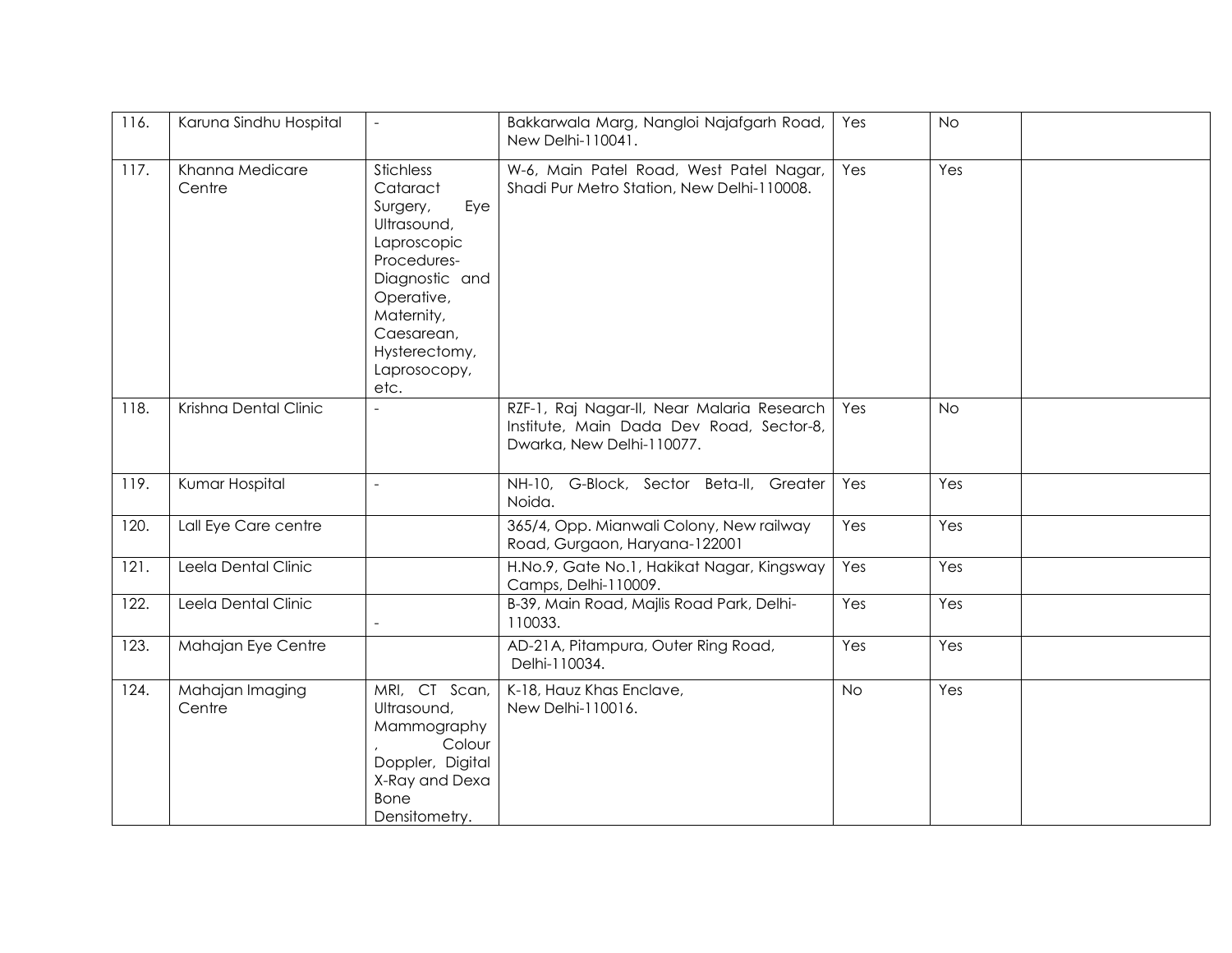| 125. | Maharaja Agrasen<br>Hospital            | $\overline{\phantom{a}}$                                                                                                                       | (i) West Punjabi Bagh, New Delhi-110026.<br>(ii) Sector-1, Dwarka, New Delhi   | Yes | Yes | IPD medical treatment<br>on cashless basis. The<br>charges<br>$\circ$ f<br>investigation/procedures<br>which are not mentioned<br>in CGHS charges list will<br>be charged according to<br>current Hospital schedule<br>$\circ$ f<br>charges<br>without<br>discount. |
|------|-----------------------------------------|------------------------------------------------------------------------------------------------------------------------------------------------|--------------------------------------------------------------------------------|-----|-----|---------------------------------------------------------------------------------------------------------------------------------------------------------------------------------------------------------------------------------------------------------------------|
| 126. | Malik Radix Heath Care                  | $\equiv$                                                                                                                                       | C-218, Nirman Vihar, Vikas Marg,<br>Delhi-110092.                              | Yes | Yes |                                                                                                                                                                                                                                                                     |
| 127. | Manas Hospital                          | General<br>Medicine,<br>General<br>Surgery, Gynae<br>Obs,<br>&<br>Orthopaedic,<br>Paediatrics,<br>Nephrology,<br>ENT, Dental and<br>Diagnostic | A-93, Sector-34, Noida-201307                                                  | Yes | Yes |                                                                                                                                                                                                                                                                     |
| 128  | Mangalam Medical and<br>Surgical Centre |                                                                                                                                                | 154/81, main Bawana Road, Pooth Khurd, Nr.<br>Sector-35, Rohini, Delhi-110039. | Yes | Yes |                                                                                                                                                                                                                                                                     |
| 129. | Mata Chanan Devi<br>Hospital            | IPD-Indoor<br>&<br>OPD-Outdoor                                                                                                                 | C-1, Janak Puri,<br>New Delhi-110058                                           | Yes | Yes |                                                                                                                                                                                                                                                                     |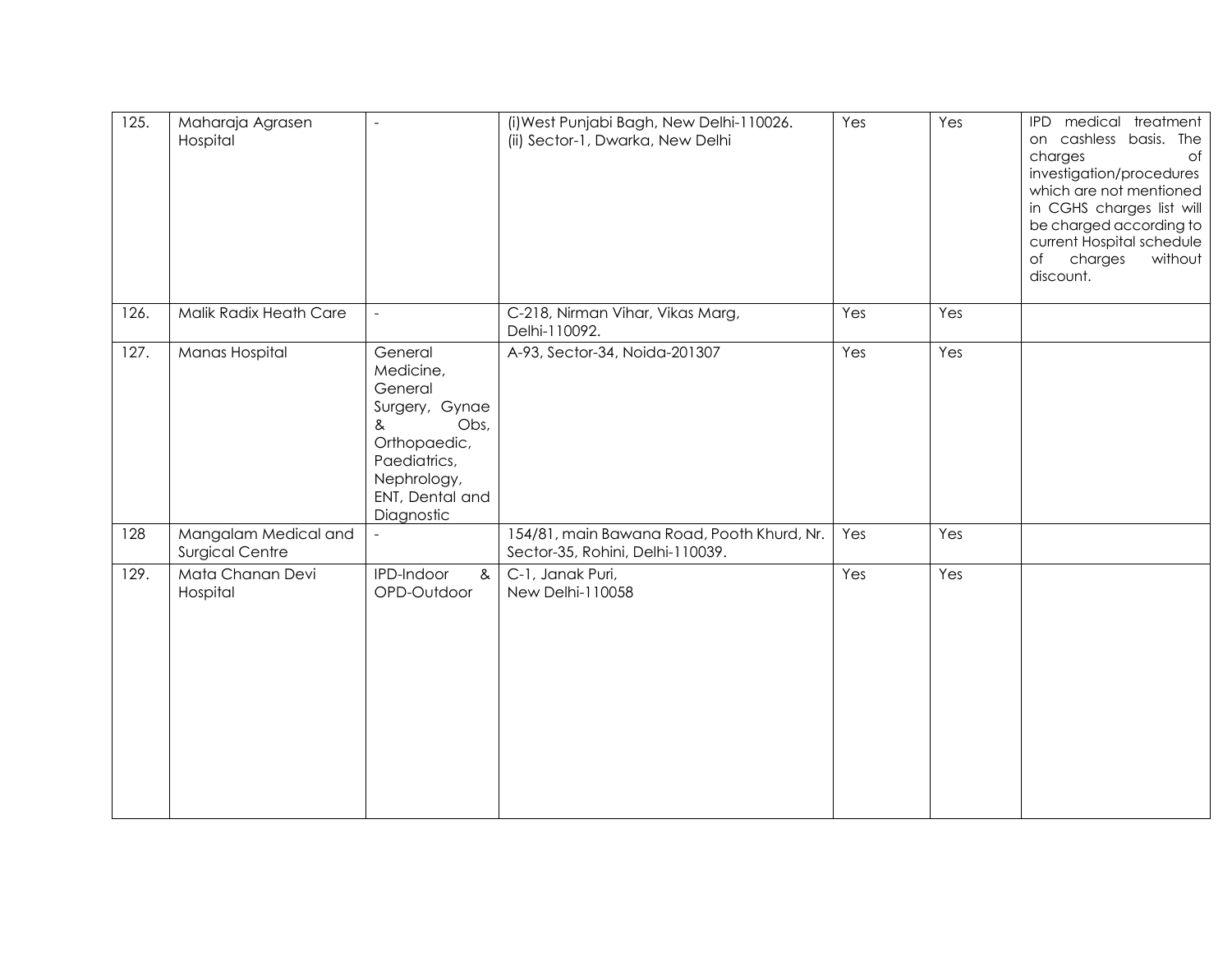| 130. | Medicheck Ortho                                                  | $\overline{a}$                                                                                     | Site No.2, Next to Community Centre, Sec-46,<br>Faridabad-121010.                                                                                                                  | Yes            | Yes            |                                           |
|------|------------------------------------------------------------------|----------------------------------------------------------------------------------------------------|------------------------------------------------------------------------------------------------------------------------------------------------------------------------------------|----------------|----------------|-------------------------------------------|
| 131. | Medeor Hospital Ltd<br>(Formerly Known as<br>Rockland Hospitals) |                                                                                                    | B-33-34, Qutab Institutional Area, New Delhi                                                                                                                                       | Yes            | Yes            |                                           |
| 132. | Metro Hospital & Cancer<br>Institute                             |                                                                                                    | 21, Community Centre, Preet Vihar, Delhi-<br>110092                                                                                                                                | Yes            | Yes            |                                           |
| 133. | Metro Hospital & Heart<br>Institute                              |                                                                                                    | H-Block, Palam Vihar, Gurugram-122017                                                                                                                                              | Yes            | Yes            |                                           |
| 134. | Metro Hospital & Heart<br>institute                              | $\overline{\phantom{a}}$                                                                           | 14, Ring Road, Lajpat Nagar IV,<br>New Delhi-110024.                                                                                                                               | Yes            | <b>No</b>      |                                           |
| 135. | <b>MGS Super Speciality</b><br>Hospital                          | (General, Super<br>Speciality,<br>Nephrology,<br>ortho<br>(Joint<br>Replacement,<br>Spine Surgery) | Rohtak Road, West Punjabi Bagh,<br>New Delhi-110026.                                                                                                                               | $\blacksquare$ | $\overline{a}$ | Attend Patients on<br>Cash payment basis. |
| 136. | Mohan Eye Institute                                              |                                                                                                    | (i) 11-B Ganga Ram Hospital Marg, New<br>Delhi-110060.<br>(ii) Bensups Hospital (West), Bensus Avenue,<br>Sector-12, Dwarka, N D-110075.                                           | Yes            | Yes            |                                           |
| 137. | Muskan Dental Care                                               | $\overline{a}$                                                                                     | 11/26, G.F. West Patel nagar, New Delhi-<br>110008                                                                                                                                 | Yes            | Yes            |                                           |
| 138. | Must and more<br>healthcare pvt Itd                              |                                                                                                    | Kings Mall, Rohini West Metro Station, Sec-10,<br>Rohini, New Delhi-110085                                                                                                         | Yes            | <b>No</b>      |                                           |
| 139. | Narang Eye Institute                                             |                                                                                                    | 1.B-8, Derawal Nagar, Near Double Petrol<br>Pump & Model Town Metro Station, Delhi-<br>110009.<br>2.A-10, Lok Vihar, Pitam Pura, Opp. Harsh<br>Vihar Distt. Park,<br>Delhi-110034. | Yes            | Yes            |                                           |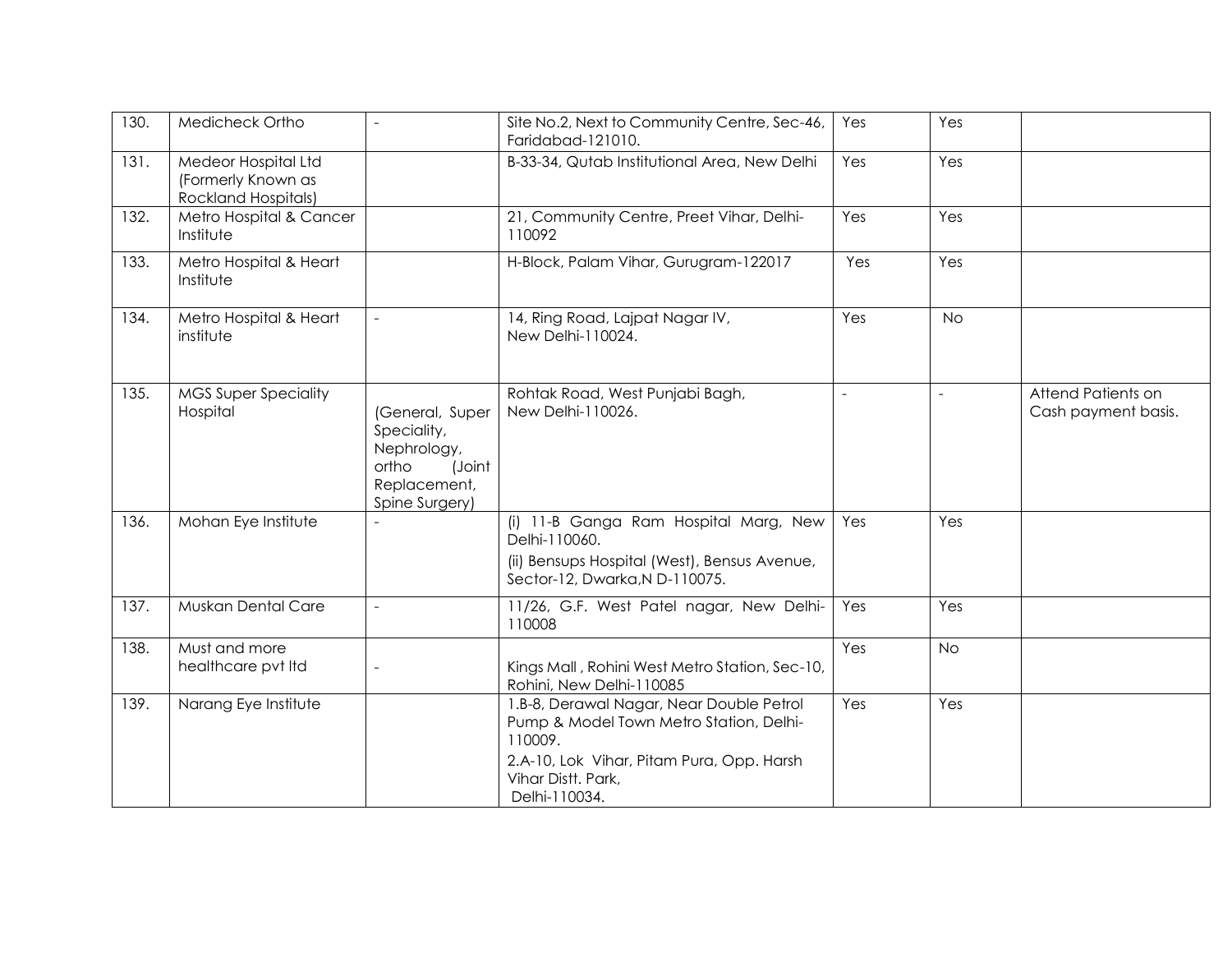| 140. | Narayana<br><b>Superspeciality Hospital</b>  |                                                                          | Plot No.3201, Block-V, DLF-Phase-III, Sector-<br>24, Gurugram, Haryana                              | Yes       | Yes       | Cashless<br>medical<br>facilities on CGHS rates<br>for IPD all the services<br><b>CGHS</b><br>under<br>scope.<br><b>CGHS</b><br>Rates on OPD<br>consultations & in-house<br>investigations. |
|------|----------------------------------------------|--------------------------------------------------------------------------|-----------------------------------------------------------------------------------------------------|-----------|-----------|---------------------------------------------------------------------------------------------------------------------------------------------------------------------------------------------|
| 141. | Narinder Mohan Hospital<br>& Heart Centre    |                                                                          | Mohan Nagar, Ghaziabad-201007.                                                                      | <b>No</b> | Yes       |                                                                                                                                                                                             |
| 142. | National Heart Institute                     | $\sim$                                                                   | 49-50, Community Centre, East of Kailash,<br>New Delhi-110065.                                      | Yes       | <b>No</b> |                                                                                                                                                                                             |
| 143. | National MRI, CT Scan &<br>Diagnostic Centre | $\sim$                                                                   | 7, Arihant Nagar, Opp. Metro Pillar No.150,<br>West Punjab Bagh, New Delhi-110026.                  | Yes       | Yes       |                                                                                                                                                                                             |
| 144. | Nav Drishti Eye Centre                       | $\mathcal{L}$                                                            | B-5/351, Yamuna Vihar, Delhi-110053.                                                                | Yes       | Yes       |                                                                                                                                                                                             |
| 145. | Navin Hospitals                              |                                                                          | Sec-03, Vaishali, Ghaziabad-201010.                                                                 | Yes       | Yes       |                                                                                                                                                                                             |
| 146. | Navneesh Dental Clinic                       |                                                                          | B-3/1-B, Safdarjung Enclave, New Delhi-<br>110029.                                                  | <b>No</b> | Yes       |                                                                                                                                                                                             |
| 147. | Nayan The Modern Eye<br>Care Centre          | $\mathbb{L}$                                                             | A-99-B, DDA Flats, Near Parmanand Temple,<br>Ashok Vihar Phase-II, Delhi-110052.                    | Yes       | Yes       |                                                                                                                                                                                             |
| 148. | Neera Eye Centre &<br>Laser Vision           |                                                                          | B-99, Bharat Ram Road, Opp. Commercial<br>School, Darya Ganj, New Delhi-110002.                     | Yes       | Yes       | IPD services on credit<br>basis but OPD Services<br>on cash payment basis.                                                                                                                  |
| 149. | Neo Hospital                                 | $\overline{\phantom{a}}$                                                 | D-170, Sec-50, Noida-201301.                                                                        | Yes       | Yes       |                                                                                                                                                                                             |
| 150. | Netram Eye Centre                            |                                                                          | I-1791, C R Park, Near IDBI Bank, New Delhi-<br>110019.                                             | Yes       | Yes       |                                                                                                                                                                                             |
| 151. | New Balaji Hospital                          | $\frac{1}{2}$                                                            | Plot No.734, Haldauni More, Main Dadri<br>Road, Greater Noida, G.B. Nagar,<br>Uttar Pradesh-201306. | Yes       | Yes       |                                                                                                                                                                                             |
| 152. | New Vision Eye Centre                        | Cataract.<br>Cornea, Retina,<br>Squint,<br>Oculoplasty,<br>Glaucoma etc. | A-5/233, Paschim Vihar, New Delhi-110063.                                                           | Yes       | <b>No</b> |                                                                                                                                                                                             |
| 153. | Noida Medicare Centre<br>Ltd.                |                                                                          | 16 C, Block-E, Sector-30, Noida-201303                                                              | Yes       | Yes       |                                                                                                                                                                                             |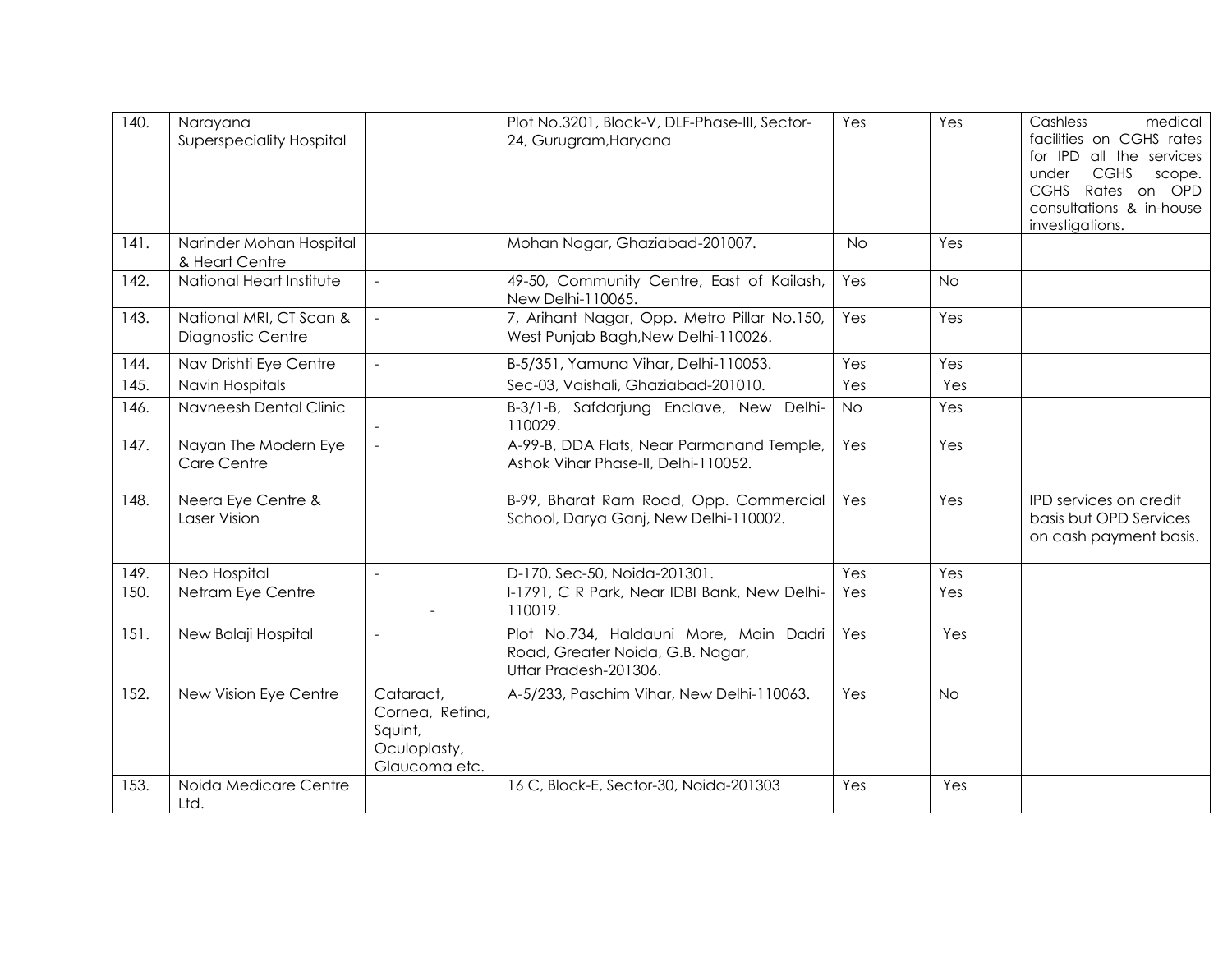| 154. | <b>Onquest Discover</b><br>Diagnose Defend | $\blacksquare$                                                                                                   | 3, Factory Road Adj. Safdarjung Hospital,<br>New Delhi-110029                                                                                                                                                                                                           | Yes | <b>No</b> |  |
|------|--------------------------------------------|------------------------------------------------------------------------------------------------------------------|-------------------------------------------------------------------------------------------------------------------------------------------------------------------------------------------------------------------------------------------------------------------------|-----|-----------|--|
| 155. | Orthoplus hospital                         | $\overline{a}$                                                                                                   | RZB-28, Gopal Nagar, Najafgarh,<br>New Delhi-110043                                                                                                                                                                                                                     | Yes | <b>No</b> |  |
| 156. | <b>Panchsheel Hospital Pvt</b><br>Itd.     |                                                                                                                  | C-3/64-A, Yamuna Vihar, Near Punjab<br>National Bank, Delhi-110053                                                                                                                                                                                                      | Yes | Yes       |  |
| 157. | Pannalal Shyamlal<br>Hospital              | $\overline{\phantom{a}}$                                                                                         | II-F/172, Ambedkar Road,<br>Nagar, Ghaziabad-201001.                                                                                                                                                                                                                    | Yes | Yes       |  |
| 158. | Param Nethralaya                           |                                                                                                                  | 132, Main Auchandi Road, Bawana, Delhi-<br>110039.                                                                                                                                                                                                                      | Yes | Yes       |  |
| 159. | Park Hospital                              |                                                                                                                  | 1.Q-Block South City-II, Sohna Road, Main<br>Sec-47, Gurgaon.<br>2. Meera Enclave (Chokhandi) Near Keshopur<br>Bus Depot Outer Ring Road, New Delhi-<br>110018.<br>3. Geetangli Road, Malviya Nagar, New<br>Delhi-110017.<br>4.J-Block, Sector-10, Nr. Court Faridabad. | Yes | Yes       |  |
| 160. | Pathcare Pvt. LTd                          | $\overline{a}$                                                                                                   | A-43, Hauz Khas (Nr Police Station)<br>New Delhi-110016                                                                                                                                                                                                                 | Yes | Yes       |  |
| 161. | Pawan Hospital                             | $\blacksquare$                                                                                                   | Samaypur Road, Near sector-56, Faridabad-<br>121004.                                                                                                                                                                                                                    | Yes | Yes       |  |
| 162. | Perfect Dental Studio                      | $\frac{1}{2}$                                                                                                    | SCO No.98, First Floor, Sec-55, Huda Market,<br>Gurgaon-122001.                                                                                                                                                                                                         | Yes | <b>No</b> |  |
| 163. | Platinum Imaging Centre                    | MRI, Cardiac CT<br>Coronary,<br>Angiography,<br>CT,<br><b>PET</b><br>Ultrasound,<br>Colour Doppler,<br>Dexa etc. | 9, Dayanand Vihar, New Delhi-110092.                                                                                                                                                                                                                                    | Yes | Yes       |  |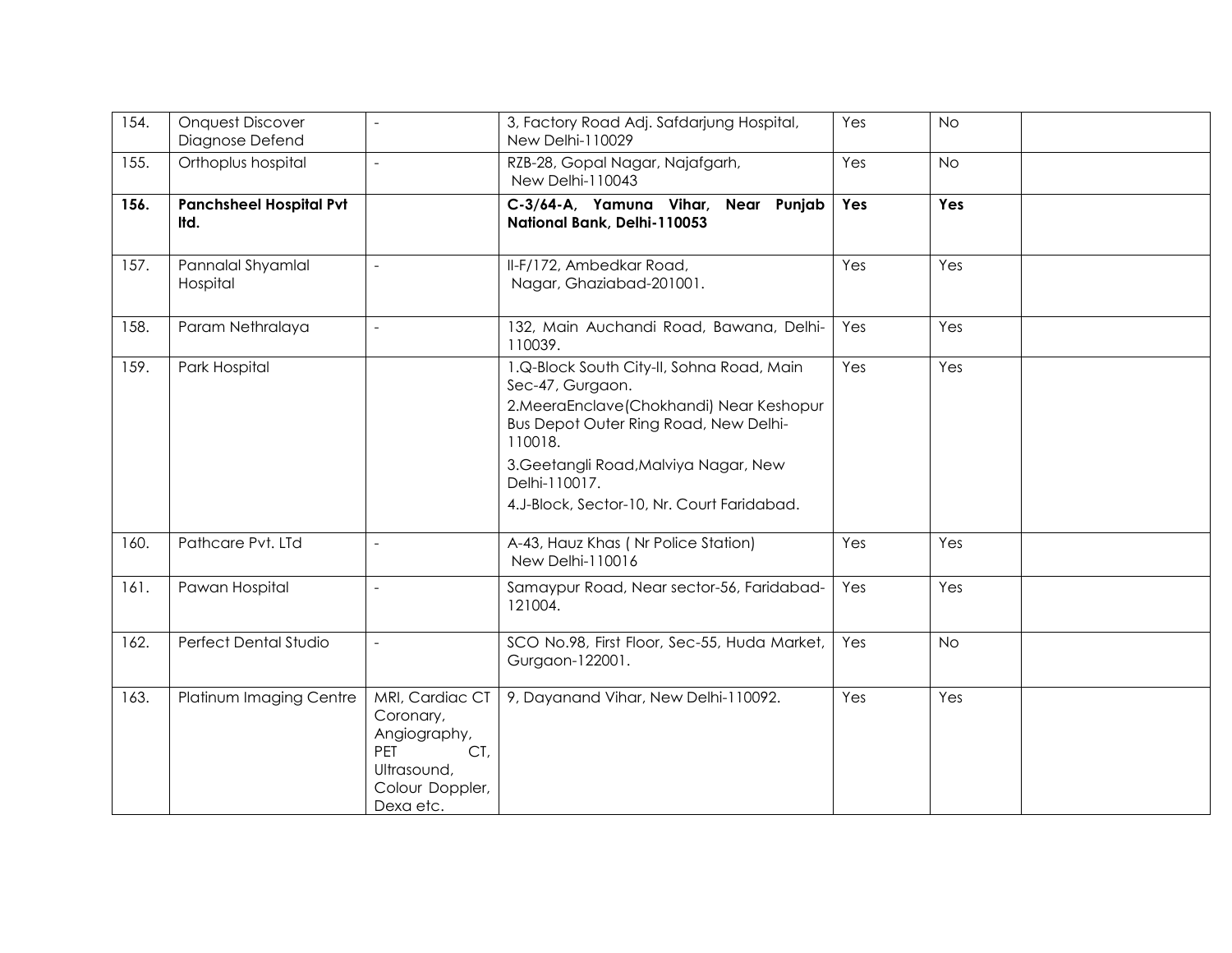| 164. | Pragati Eye Centre                                                  |                                                                                                                                                                                           | H-15, Krishna Nagar (Nr. Vijay Chowk), Delhi-<br>110051                       | Yes | <b>No</b> |  |
|------|---------------------------------------------------------------------|-------------------------------------------------------------------------------------------------------------------------------------------------------------------------------------------|-------------------------------------------------------------------------------|-----|-----------|--|
| 165. | Prakash Hospital Pvt Ltd                                            |                                                                                                                                                                                           | D-12, 12A, 12B Sector-33, Noida-201301                                        | Yes | Yes       |  |
| 166. | <b>Precision Dental Care</b>                                        |                                                                                                                                                                                           | C-159, Sarita Vihar, New Delhi-110076.                                        | Yes | <b>No</b> |  |
| 167. | Primus Super Speciality<br>Hospital                                 |                                                                                                                                                                                           | 2, Chandragupta Marg, Chanakyapuri, New<br>Delhi-110021                       | Yes | Yes       |  |
| 168. | Prognosis Laboratories                                              | $\overline{a}$                                                                                                                                                                            | 515-516, Sector-19, Dwarka<br>Close to ITC Welcome Hotel<br>New Delhi-110075. | Yes | Yes       |  |
| 169. | Purang Eye Centre                                                   | Phacoemulsific<br>ation<br>&<br>Microincision<br>Cataract<br>Surgery,<br>Ocuplasty,<br>Retina,<br>Glaucoma<br>Clinic, ND-Yag<br>Optical<br>laser,<br>Coherence<br>Tomography,<br>etc.     | A-114, Vishal Enclave, Rajouri Garden, New<br>Delhi-110027.                   | Yes | Yes       |  |
| 170. | <b>QRG Central Hospital &amp;</b><br><b>Research Centre Limited</b> | Anesthesiology,<br>Dermatology,<br>General<br>Medicine,<br>General<br>Surgery,<br>Obstetrics<br>&<br>Gynecology,<br>Ophthalmology<br>,Orthopedic<br>Surgery,<br>Pediatrics,<br>Radiology, | 69, Sector-20A, Near Neelam Flyover,<br>Ajronda Chowk, Faridabad-121001.      | Yes | Yes       |  |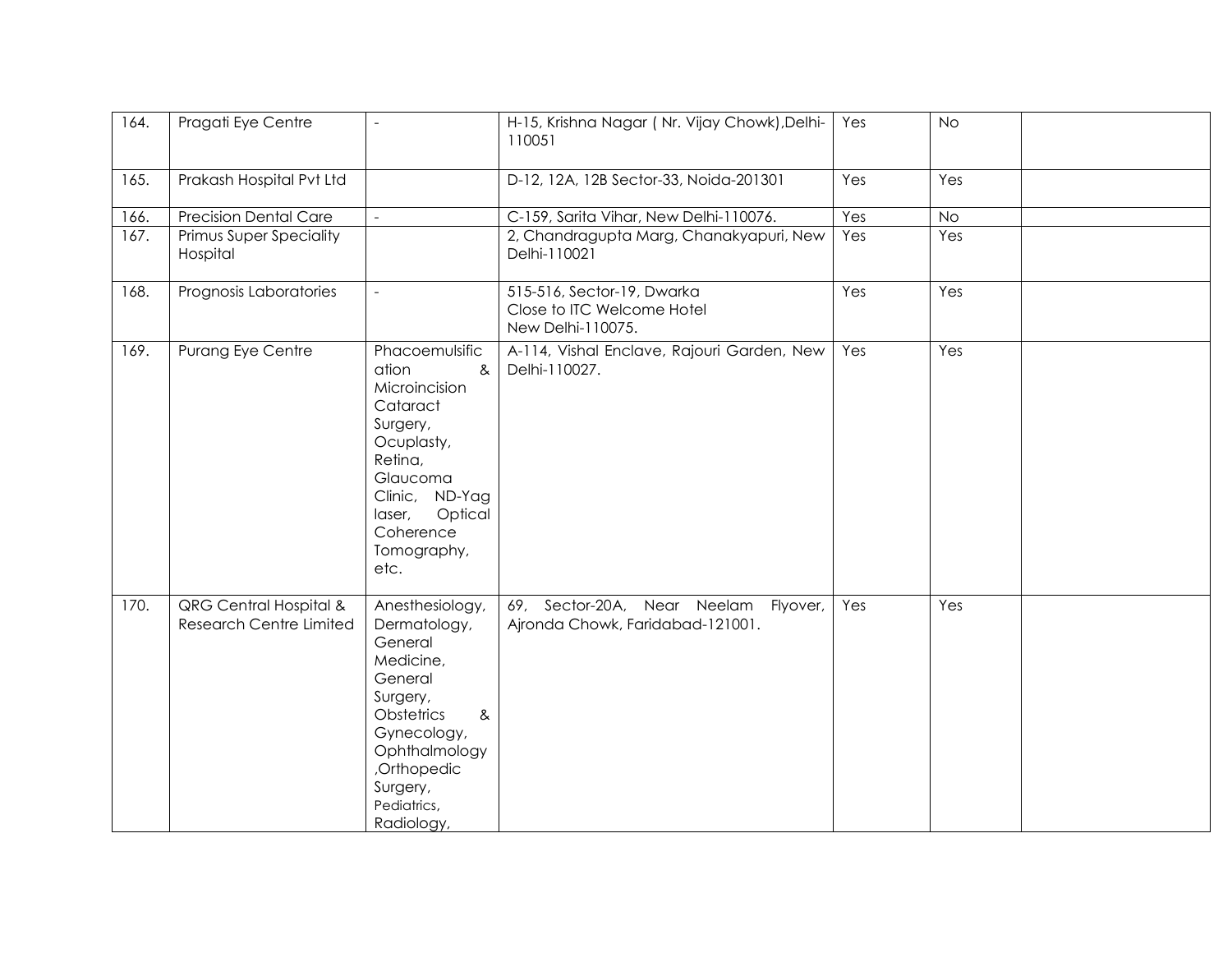|      |                                           | Respiratory<br>Medicine,<br>Dental,<br>Physiotherapy,<br>Neurology,<br>Psychiatry,<br>Urology etc.                                                            |                                                                                       |     |           |  |
|------|-------------------------------------------|---------------------------------------------------------------------------------------------------------------------------------------------------------------|---------------------------------------------------------------------------------------|-----|-----------|--|
| 171. | R.V.S. Eye Centre                         | $\overline{\phantom{a}}$                                                                                                                                      | BFH-09, West Shalimar Bagh, Delhi-110088.                                             | Yes | Yes       |  |
| 172. | Rama's Brite Smiles<br><b>Dental Care</b> | Periodontia,<br>Prosthodontia,<br>Orthodontia,<br>Endodontia,<br>Paedodontia,<br>X-Ray<br>Facility/RVG, All<br>Implants, Single<br>Sitting RCT.               | 2150, Sec-16A, Vasundhara,<br>Ghazibad-<br>201012.                                    | Yes | <b>No</b> |  |
| 173. | Rana Eye Centre                           | $\overline{a}$                                                                                                                                                | C-8/28, Sector-7, Sai Baba Chowk (Opp.<br>Metro Pillar-394), Rohini,<br>Delhi-110085. | Yes | Yes       |  |
| 174. | Rescue Hospital                           | General<br>Medicine,<br>General<br>Bone<br>Surgery,<br>Marrow<br>Transplant,<br>Cardiology,<br>Cardio thoracic<br>surgery,<br>Gynaecology,<br>Nephrology etc. | S-5, Vishwash Park, Behind Sector-3, Petrol<br>Pump, New Delhi-110059                 | Yes | Yes       |  |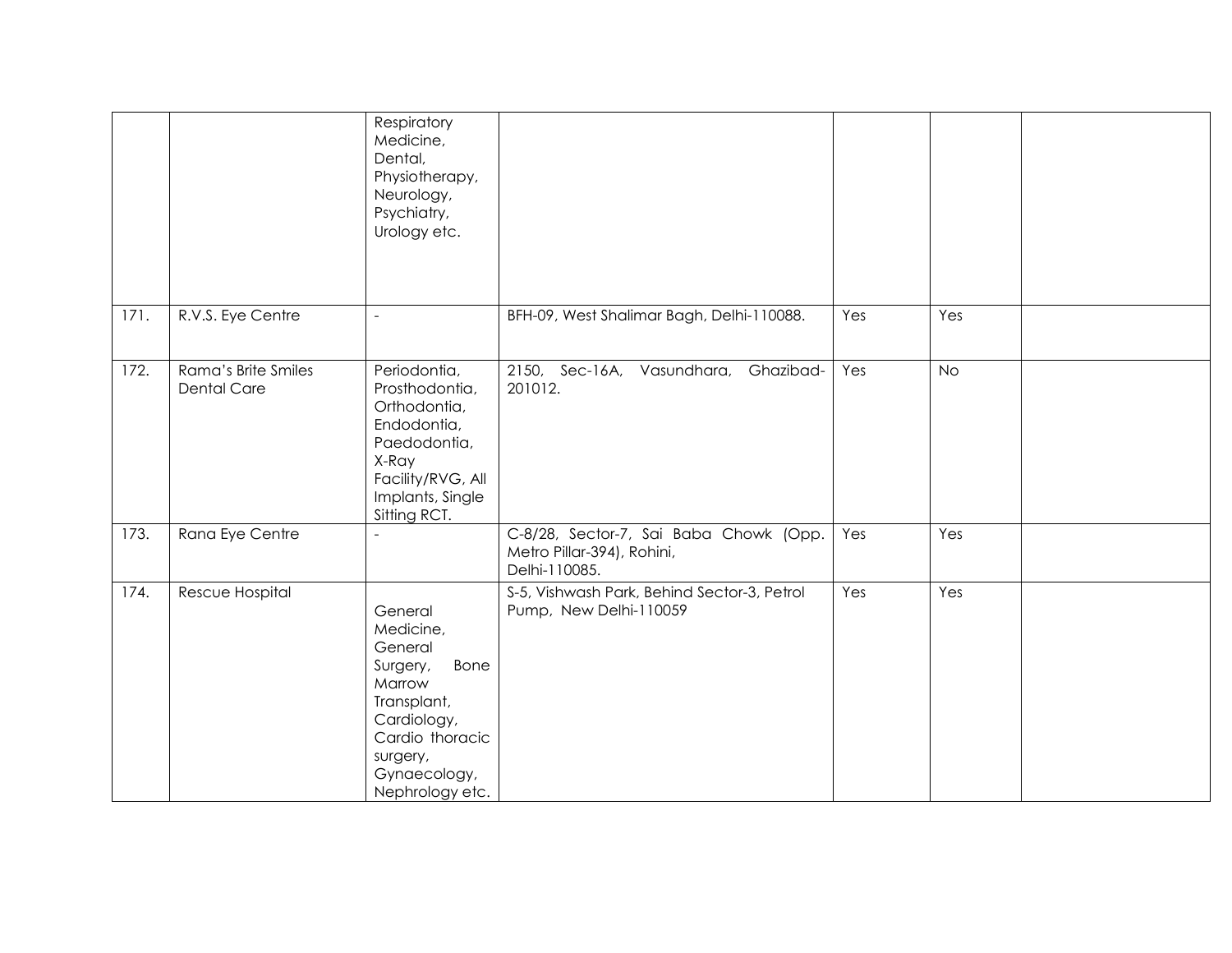| 175. | RG Urology &<br>Iaparoscopy Hospital                                      | Lithotripsy,<br>Endourology<br>Laparoscopy,<br>Holmium laser,<br>Andrology, Uro-<br>Oncology,<br>reconstructive<br>Surgeries,<br>Female Urology | A-6, Nehru Ground, Neelam Bata Road,<br>NIT Faridabad.                                                                                                                           | <b>No</b> | Yes       |  |
|------|---------------------------------------------------------------------------|-------------------------------------------------------------------------------------------------------------------------------------------------|----------------------------------------------------------------------------------------------------------------------------------------------------------------------------------|-----------|-----------|--|
| 176. | RLKC hospital &<br>Heart Institute (Dr.<br>R.L.Khera Charitable<br>Trust) | $\overline{\phantom{a}}$                                                                                                                        | Naraina Road, Near Shadipur Metro Station,<br>Pandav nagar,<br>New Delhi-110008                                                                                                  | Yes       | Yes       |  |
| 177. | Rog Nidan Kendra                                                          | Digital<br>X-Ray,<br>LAB, ECG, 4-D<br>Ultrasound,<br>ECHO-<br>Cardiograph,<br>Color Doppler.                                                    | E-191, Indira Park, Shastri Nagar, Delhi-<br>110052.                                                                                                                             | Yes       | Yes       |  |
| 178. | S L Dental                                                                |                                                                                                                                                 | C2C-234A, Pocket-2, Janak Puri, New Delhi-<br>110058.                                                                                                                            | Yes       | Yes       |  |
| 179. | Sai Mobident Dental<br>Center                                             | $\bar{a}$                                                                                                                                       | D-14/231, First Floor, Sector-7 Nr. Metro Pillar<br>No.411, Rohini, Delhi-110085.                                                                                                | Yes       | Yes       |  |
| 180. | Sanjeevan Medical<br>Research Centre P LTD                                |                                                                                                                                                 | 24, Ansari Road, Darya Ganj, New Delhi-<br>110002                                                                                                                                | Yes       | <b>No</b> |  |
| 181. | Sanjeevani Dental Care                                                    | Orthodontic,<br>Dental Implants,<br>Dentures, RCT,<br>Major & Minor<br>Oral Surgeries,<br>Veneers, TMJ<br>Disorders etc.                        | (i)Plot No.189, Pocket-4, Sector-21, Rohini(Nr,<br>MCD School), Delhi-110086.<br>(ii) E-20/64, Near Remal Public School and<br>ICICI Bank ATM, Sector-3, Rohini<br>Delhi-110085. | Yes       | Yes       |  |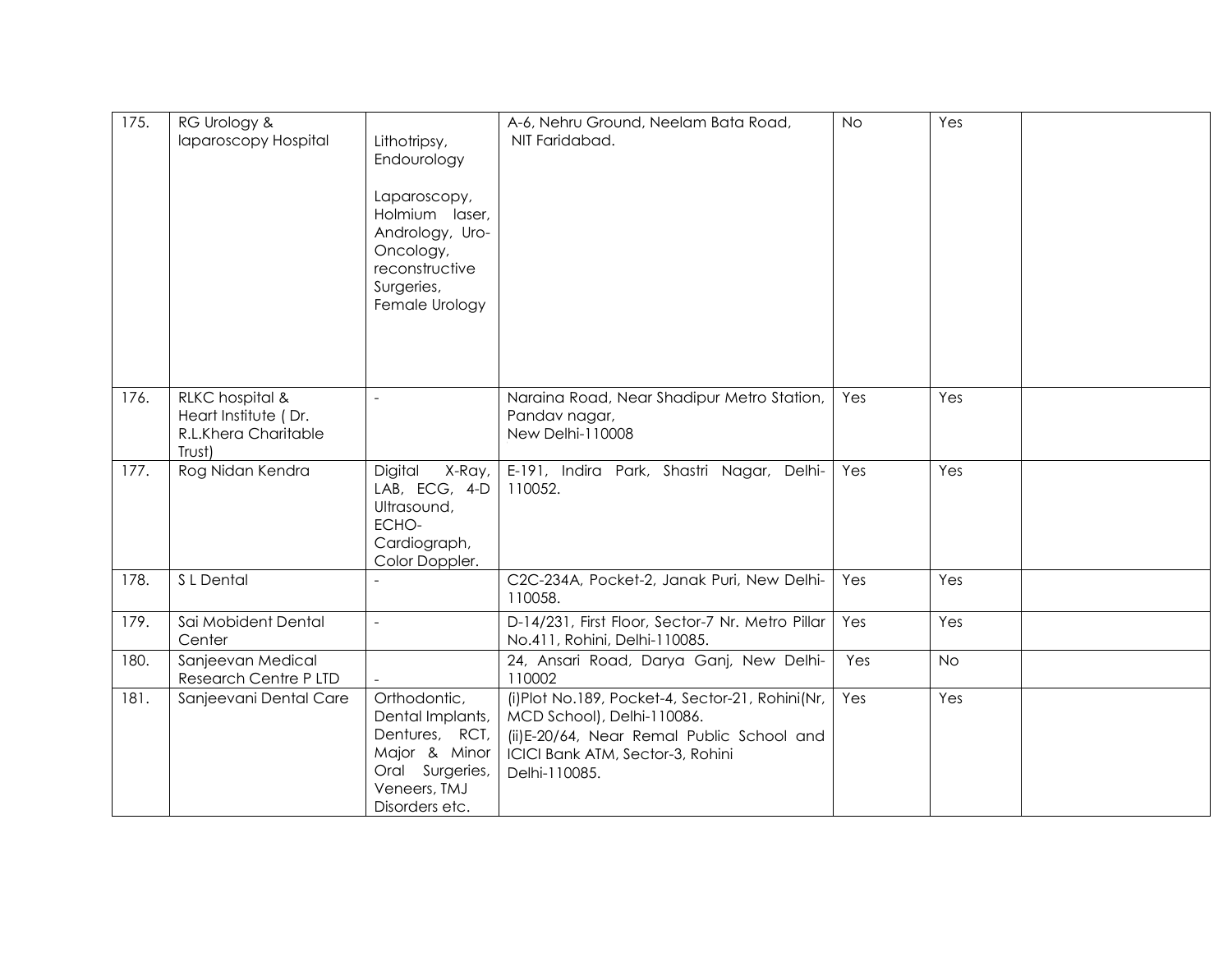| 182. | Santom Hospital                                  |                                                                                                                                                                             | D-5-6, Prashant Vihar, Outer Ring Road,<br>Rohini, Delhi-110085 |                                             | Yes       | Yes |  |
|------|--------------------------------------------------|-----------------------------------------------------------------------------------------------------------------------------------------------------------------------------|-----------------------------------------------------------------|---------------------------------------------|-----------|-----|--|
| 183. | Sanya Diagnostic                                 | MRI Scanner (3<br>Tesl), CT, Bone<br>Mineral<br>Densitometry<br>$(DEXA)$ ,<br>Mammography<br>, Digital X-Ray<br>with<br>IITV,<br>USG/Colour<br>Doppler.                     | A-25, Hauz Khas, Near HDFC Bank,<br>New Delhi-110016.           |                                             | Yes       | Yes |  |
| 184  | Sardana Eye Institute                            | $\overline{\phantom{a}}$                                                                                                                                                    | A-2/19, Rajouri<br>New Delhi-110027.                            | Garden,                                     | <b>No</b> | Yes |  |
| 185. | Saroj Medical Institute                          | Invasive<br>Spine<br>Joint<br>Surgery,<br>Replacement<br>Surgery, Gynae,<br>Oncology,<br>Pulmonology,<br><b>Bariatric</b><br>Surgery,<br>Cath<br>Cardiac<br>Lab etc.        | Rohini, Delhi-110089.                                           | Plot No.9, Pocket-8B, Sector-19, Jail Road, | Yes       | Yes |  |
| 186. | Saroj Super Speciality<br>Hospital               | OT's,<br>ICU;s,<br>NICU, CT, Radio<br>-diagnostic<br>OPD,<br>Base,<br>Care,<br>Cardiac<br>Renal<br>Dialysis,<br>Transplant, Joint<br>Transplant,<br>Spinal Surgeries<br>etc | 110085.                                                         | Sec-14, Madhuban Chowk, New Delhi-          | Yes       | Yes |  |
| 187. | Sarvodaya Hospital and<br><b>Research Centre</b> |                                                                                                                                                                             | YMCA Road, Sector-8, Faridabad                                  |                                             | Yes       | Yes |  |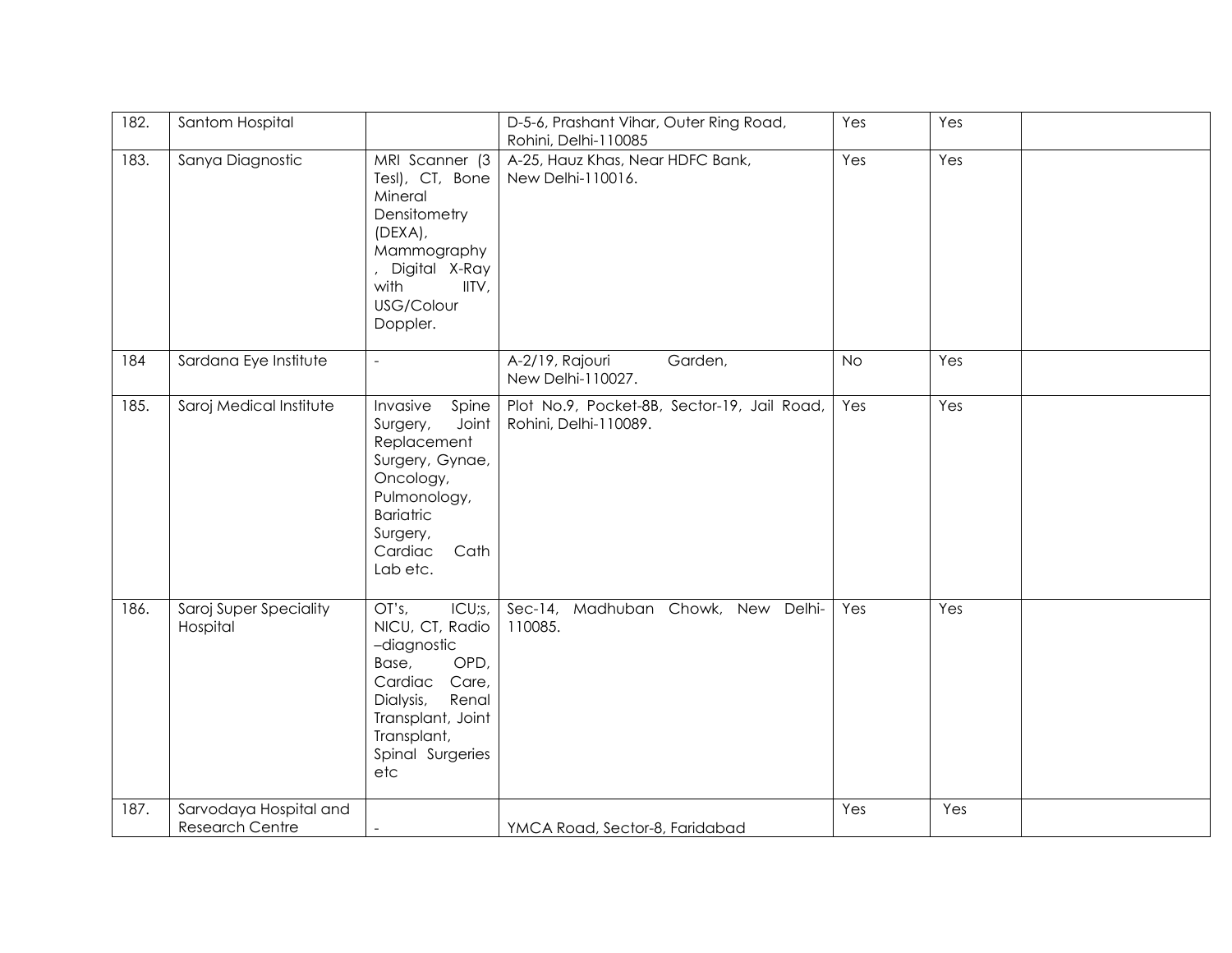| 188. | Satyabhama Hospital<br>Pvt Itd     |                                                                                                                                                                                                                                                                                                                                                                                                                                                                              | RZ-10, Naresh Park, Near Water Tank,<br>Nazafgarh Road,<br>Delhi-110041                 | Yes | Yes | They have agreed to<br>provide credit IPD<br>facilities. |
|------|------------------------------------|------------------------------------------------------------------------------------------------------------------------------------------------------------------------------------------------------------------------------------------------------------------------------------------------------------------------------------------------------------------------------------------------------------------------------------------------------------------------------|-----------------------------------------------------------------------------------------|-----|-----|----------------------------------------------------------|
| 189. | Save Sight Centre                  | $\sim$                                                                                                                                                                                                                                                                                                                                                                                                                                                                       | A-14, G.T. Karnal Road, Adarsh Nagar, Opp.<br>Adarsh Nagar Metro Station, Delhi-110033. | Yes | Yes |                                                          |
| 190. | Sawan Neelu Angels<br>Nursing Home | $\bar{a}$                                                                                                                                                                                                                                                                                                                                                                                                                                                                    | J-293, Saket,<br>New Delhi-110017                                                       | Yes | Yes |                                                          |
| 191. | Sharda Hospital                    | Trauma, Critical<br>Care<br>and<br>Emergency,<br>Cardiology and<br>Cardiothoracic<br>Surgery, Cath<br>Lab, CCU, CTVS,<br>ICU, Neurology<br>& Neurosurgery,<br>Brain and Spine<br>Surgery,<br>Neurovascular<br>Surgery,<br>Oncology<br>$8\,$<br>Onco-surgery-<br>chemotherapy,<br>Internal<br>Medicine and<br>Allied Science,<br>Pediatrics,<br>Neonatology,<br>Adolescent<br>Medicine,<br>PICU,<br>Nursery,<br>Pediatric<br>Surgery,<br>Orthopedic,<br>Joint<br>Replacement, | Plot No.32 & 34, Knowledge, Park-III, Greater<br>Noida-201306.                          | Yes | Yes |                                                          |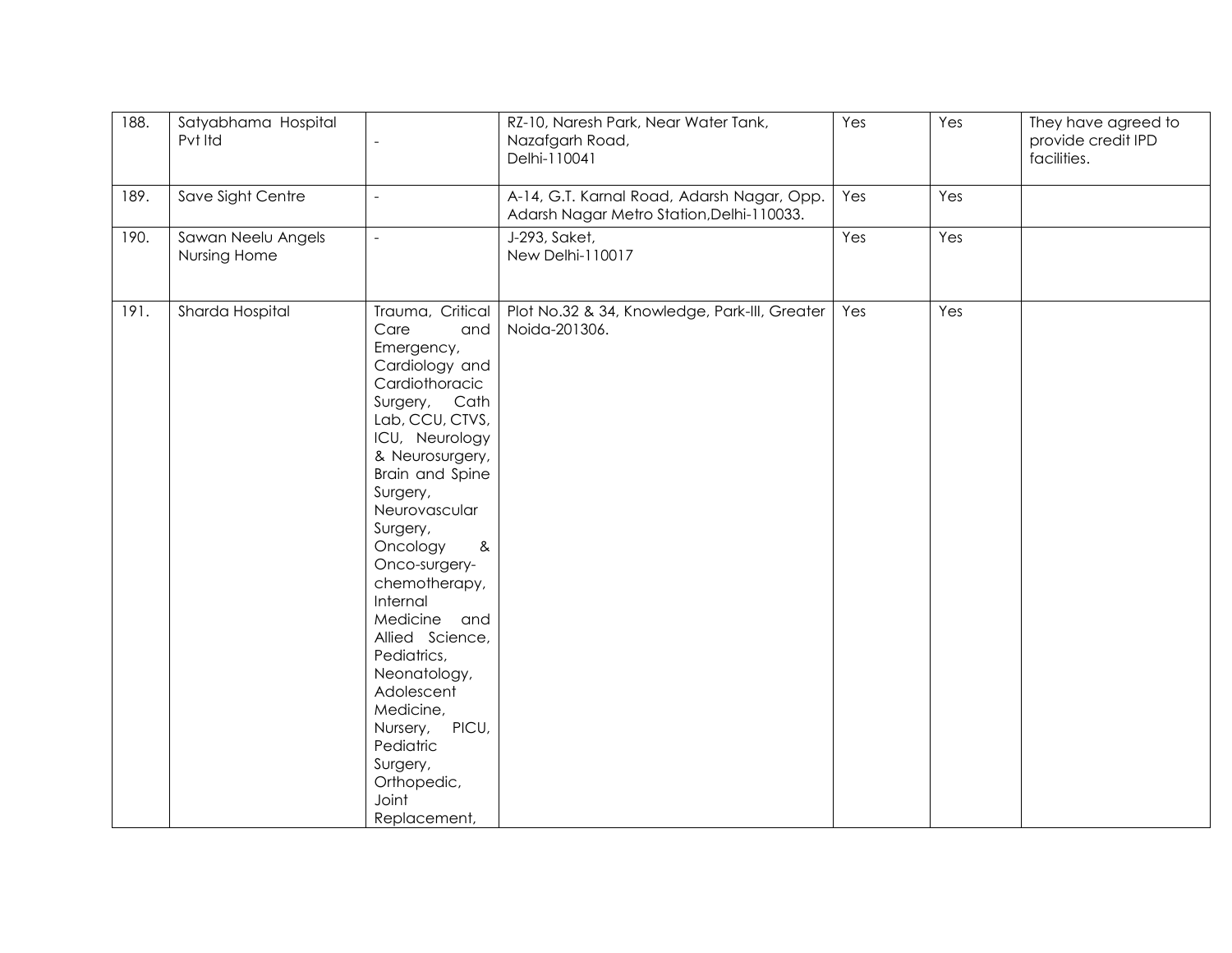|      |                                                         | Urology,<br>Gynecology &<br>Obstetrics etc.                                                                                                                                                                                                               |                                                                                                                                                                                                                                                                                                                                                          |     |     |  |
|------|---------------------------------------------------------|-----------------------------------------------------------------------------------------------------------------------------------------------------------------------------------------------------------------------------------------------------------|----------------------------------------------------------------------------------------------------------------------------------------------------------------------------------------------------------------------------------------------------------------------------------------------------------------------------------------------------------|-----|-----|--|
| 192. | Sharp Sight Centre                                      | $\overline{a}$                                                                                                                                                                                                                                            | (i) 81, Defence Enclave, Vikas marg, Delhi-<br>110092.<br>(ii) A-15, Swasthya Vihar<br>(Opp. Preet Vihar), Vikas Marg, Metro Pillar<br>No.82,<br>Delhi-110092<br>(iii) B-2/1, North Chajju Pur, 100 Foota Road,<br>Durga Puri, Shahdara<br>Delhi-110094.<br>(iv) Aditya Gold Crest, 101-103,<br>First Floor Plot C/GH3<br>Vaibhav Khand,<br>Indirapuram. | Yes | Yes |  |
| 193. | Shree Jeewan Hospital                                   | $\mathcal{L}_{\mathcal{A}}$                                                                                                                                                                                                                               | 67/1, New Road, Karol Bagh, New Delhi                                                                                                                                                                                                                                                                                                                    | Yes | Yes |  |
| 194. | Shri Bhagwan Diagnostic<br>& Imaging Centre Pvt.<br>Ltd | MRI @ 3 TESLA<br>witgh<br>TIM<br>Technology, 5D<br>ultrasound with<br>color Doppler,<br>Digital<br>X-Ray,<br>Mammography<br>OPG with<br>Cephalography<br>, EEG, EMG, PFT,<br>VEF, BERA, ECG,<br>ECHO,<br>TMT,<br>clinical<br>pathological,<br>hematology, | 2116, Bawana Road, Narela, Delhi-110040.                                                                                                                                                                                                                                                                                                                 | Yes | Yes |  |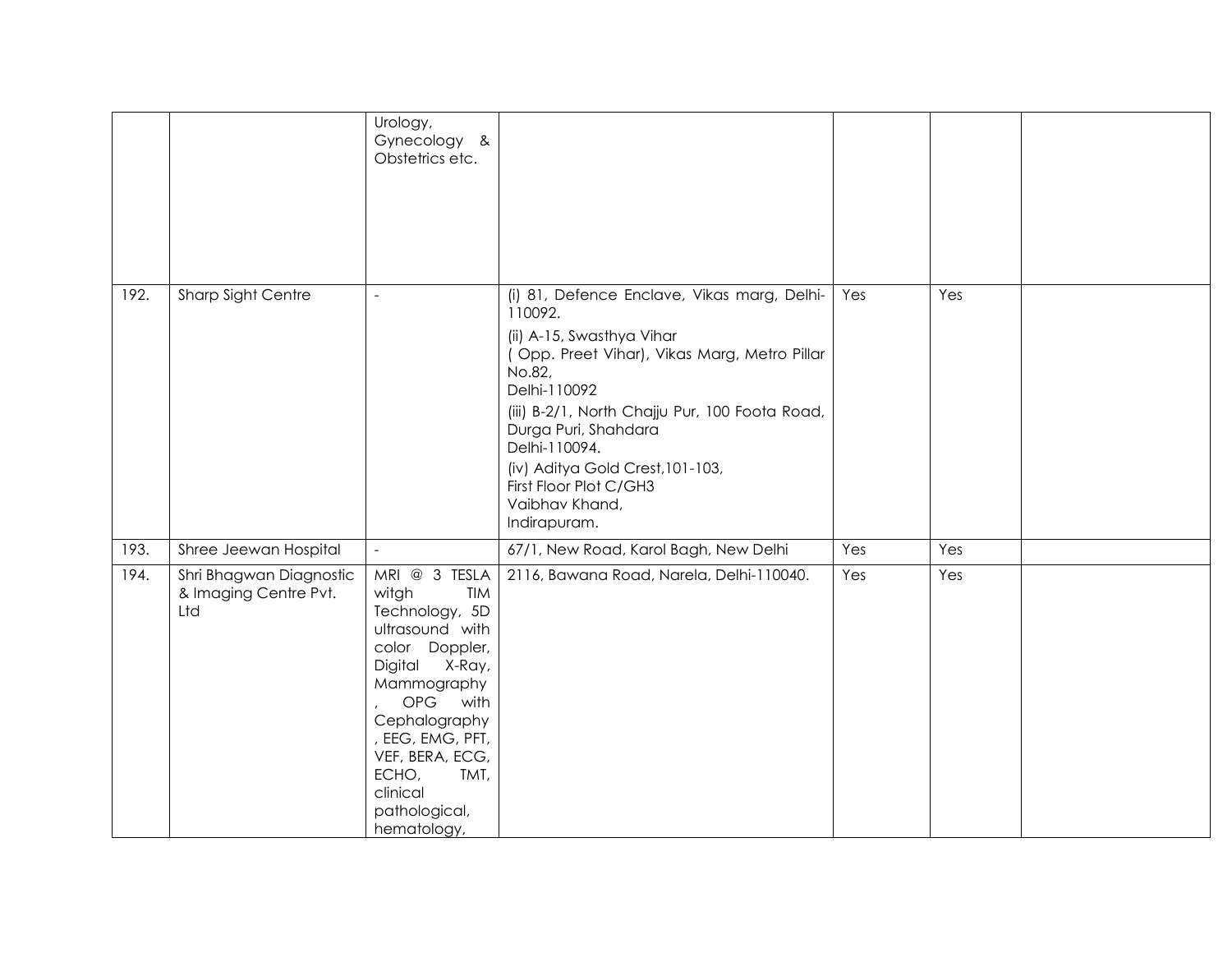|      |                                           | biochemistry,<br>cytology,,<br>serology,<br>immunology<br>tests.                                                                                                                                                        |                                                                                                                                                                                                                                                                                                           |     |     |                                                                                                        |
|------|-------------------------------------------|-------------------------------------------------------------------------------------------------------------------------------------------------------------------------------------------------------------------------|-----------------------------------------------------------------------------------------------------------------------------------------------------------------------------------------------------------------------------------------------------------------------------------------------------------|-----|-----|--------------------------------------------------------------------------------------------------------|
| 195. | Shri Ram Singh<br>Multispecialty Hospital |                                                                                                                                                                                                                         | Opposite OIDB Bhawan, Sector-70, Noida-<br>201301.                                                                                                                                                                                                                                                        | Yes | Yes |                                                                                                        |
| 196. | Shroff<br>Eye Centre                      | $\overline{a}$                                                                                                                                                                                                          | 1.A-9, Kailash Colony, New Delhi-110049.<br>2.105, Surya Kiran Building, 19, Kasturba<br>Gandhi Marg,<br>New Delhi-110001.<br>3. 110 Bestech Chambers, Sushant Lok,<br>Phase-1,<br>Gurgaon-122002<br>4. 509, K.M. Trade Tower, Nr. Radisson Blu<br>Hotel, Sector-14, Kaushambi, Ghaziabad, UP-<br>201010. | Yes | Yes | Cashless/Credit basis<br>for IPD only and<br>OPD(Ophthalmic<br>Investigation on Cash<br>payment only). |
| 197. | Shyama Super Speciality                   |                                                                                                                                                                                                                         | B-139A, West Vinod Nagar, Opp. Press<br>Apartment, Narwana Road, IP Extension,<br>Patparganj, New Delhi-110092.                                                                                                                                                                                           | Yes | Yes |                                                                                                        |
| 198. | Sigma Diagnostic &<br>Imaging Centre      | 5D-Ultrsound,<br>Colour Doppler,<br>ECHO,<br>Holter,<br><b>Stress</b><br>TMT,<br>ECHO, Digital X<br>-Ray, PFT, Digital<br>OPG & CEPH,<br>ECG,<br>Digital<br>Mammography<br>, All laboratory<br>services<br>EEG,<br>NCV. | 17, Tarun Enclave, Pitam- pura, New Delhi-<br>110034.                                                                                                                                                                                                                                                     | Yes | Yes |                                                                                                        |
| 199. | Singh's Dental Hospital                   |                                                                                                                                                                                                                         | 30-34, Sewak Park, Dwarka Mor, New Delhi.                                                                                                                                                                                                                                                                 | Yes | Yes |                                                                                                        |
| 200. | Smile 4 sure Dental Clinic                | General<br>Dentistry                                                                                                                                                                                                    | Plot No.46, First floor, St. No.9, Sarojini Park,<br>Shastri Nagar,<br>Delhi-110031.                                                                                                                                                                                                                      | Yes | Yes |                                                                                                        |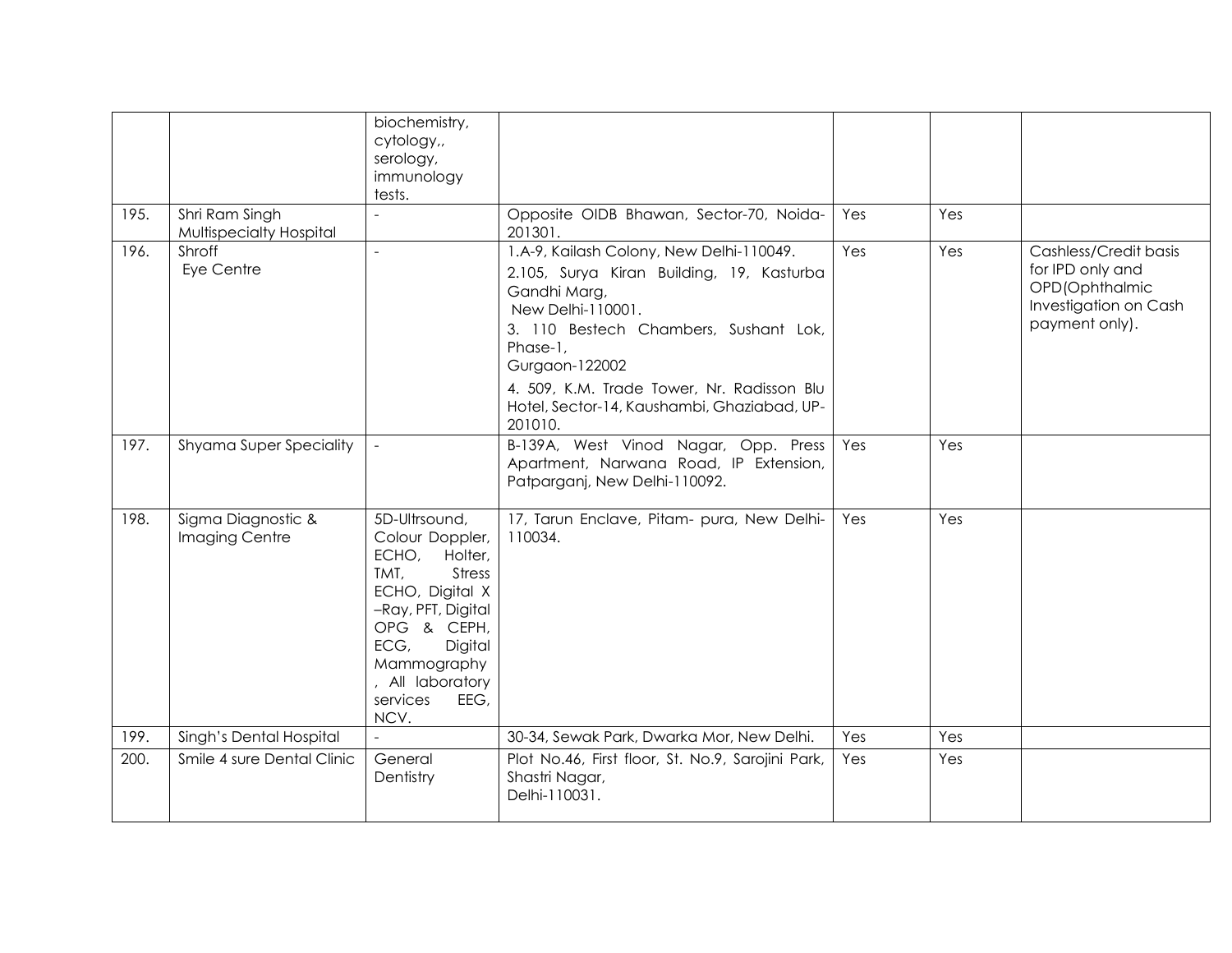| 201. | Smile Dental                   | $\overline{\phantom{a}}$                                                                                                                                                                                    | 1433, Street No/7, Wazir Nagar, Kotla<br>Mubarakpur, New Delhi-110003.                    | Yes | Yes |                                                                               |
|------|--------------------------------|-------------------------------------------------------------------------------------------------------------------------------------------------------------------------------------------------------------|-------------------------------------------------------------------------------------------|-----|-----|-------------------------------------------------------------------------------|
| 202. | SMILESSENCE                    | $\overline{a}$                                                                                                                                                                                              | SFF-102, Ansals Palam Triangle Mall (Next to<br>MC Donalds), Palam Vihar, Gurgaon-122017. | Yes | Yes |                                                                               |
| 203. | Sonia Hospital                 | <b>Obstetrics</b><br>&<br>Medicine,<br>Pediatrics,<br>Laparoscopy &<br>Minimal Access<br>Surgery,<br>Orthopedics,<br>Internal<br>Medicine,<br>General<br>Surgery, Dialysis<br>and<br><b>Blood</b><br>Blank. | 1, Gulshan Park, Rohtak Road, Opp. Metro<br>Pillar No.438, Nangloi, Delhi-110041.         | Yes | Yes |                                                                               |
| 204. | <b>Stars Dental Clinic</b>     |                                                                                                                                                                                                             | A-112, Shukkar Bazar Chowk, Main Road,<br>Ashok Nagar, Shahadara, New Delhi-110093.       | Yes | Yes |                                                                               |
| 205. | Sumitra Hospital               |                                                                                                                                                                                                             | A-119, Sector-35, Noida, Uttar Pradesh                                                    | Yes | Yes |                                                                               |
| 206. | Sunil Hospital                 |                                                                                                                                                                                                             | 15/199-200, Geetanjali Road, Malviya<br>Nagar, New Delhi-110017.                          | Yes | Yes |                                                                               |
| 207. | Suraksha Eye Surgery<br>Centre |                                                                                                                                                                                                             | B-15, G.F. Rana Pratap Bagh, Delhi-110007                                                 | Yes | Yes |                                                                               |
| 208. | Surbhi Hospital                |                                                                                                                                                                                                             | Golf Course Road, Morna, Sector-35,<br>Noida(U.P.)-201301                                 | Yes | Yes |                                                                               |
| 209. | <b>T32 Dental Clinic</b>       |                                                                                                                                                                                                             | 1-C Vivekanand Market, Sec-1, R.K. Puram,<br>Hyatt Munirka Road, New Delhi-110066         | Yes | Yes |                                                                               |
| 210. | <b>Tarak Hospital</b>          |                                                                                                                                                                                                             | C-7, Jai Bharat Enclave, Dwarka More, New<br>Delhi-110059.                                | Yes | Yes | <b>IPD services on Cashless</b><br>basis and OPD services<br>on cash payment. |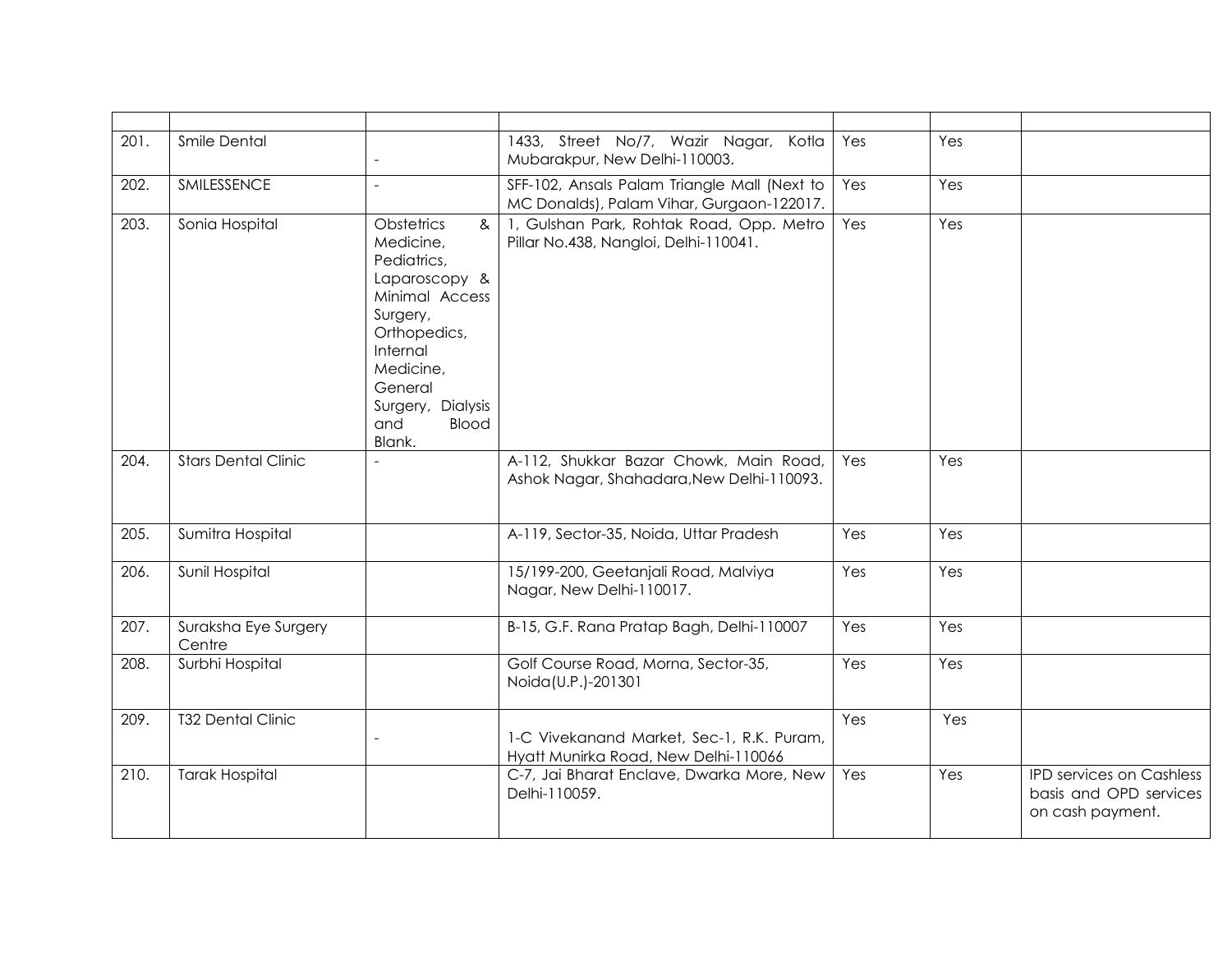| 211. | <b>Teerthanker Aadinath</b><br><b>Bright Dental Care</b> | $\overline{\phantom{a}}$                                                                                                                                                                             | 11,12/1513, Wazirnagar, Kotla Mubarakpur,<br>Opp. Axix Bank, Defence Colony, New Delhi-<br>110003.  | Yes       | Yes |                                                 |
|------|----------------------------------------------------------|------------------------------------------------------------------------------------------------------------------------------------------------------------------------------------------------------|-----------------------------------------------------------------------------------------------------|-----------|-----|-------------------------------------------------|
| 212. | The Caring Touch Dental<br>& Implant Centre              |                                                                                                                                                                                                      | R-721, New Rajinder Nagar, New Delhi-<br>110060                                                     | <b>No</b> | Yes |                                                 |
| 213. | The Dental Hub &<br>Implant Centre                       | $\mathcal{L}$                                                                                                                                                                                        | C-14/1&2, Main Road, Masood market,<br>Vasant Kunj, New Delhi-110070.                               | Yes       | Yes |                                                 |
| 214. | The Healing Touch Eye<br>Centre                          | $\sim$                                                                                                                                                                                               | D-8, Vikaspuri, New Delhi-110018.                                                                   | Yes       | Yes |                                                 |
| 215. | The Healing Touch,<br><b>Dental Care</b>                 | $\overline{\phantom{a}}$                                                                                                                                                                             | First Floor, Behind Mother Dairy, Chetak<br>Complex, Pocket-B & E, Dilshad Garden,<br>Delhi-110095. | Yes       | Yes |                                                 |
| 216. | The Sight Avenue                                         |                                                                                                                                                                                                      | E-82-A, Ground Floor, Greater Kailash-1, New<br>Delhi-110048.                                       | Yes       | Yes |                                                 |
| 217. | <b>Tirath Ram Shah Hospital</b>                          |                                                                                                                                                                                                      | 2A, RBL, Isher Das Swahney Marg, Rajpur<br>Road, Delhi-110054.                                      | Yes       | Yes | Credit Basis for IPD and<br>Cash Basis for OPD. |
| 218. | <b>Umkal Hospital</b>                                    |                                                                                                                                                                                                      | A-520, Sushant Lok-I, Gurugram-122002.                                                              | Yes       | Yes |                                                 |
| 219. | Universal Hospital                                       | Cardiology,<br>General<br>Surgery,<br>Orthopedic,<br>surgery<br>including Joint<br>replacement,<br>Urology,<br>Nephrology,<br>Gastroenterolo<br>&<br>gy<br>Chemotherapy<br>one<br>and<br>Diagnostics | Bye Pass Road, Molarband<br>Extension,<br>Badarpur, New Delhi-110044.                               | Yes       | Yes |                                                 |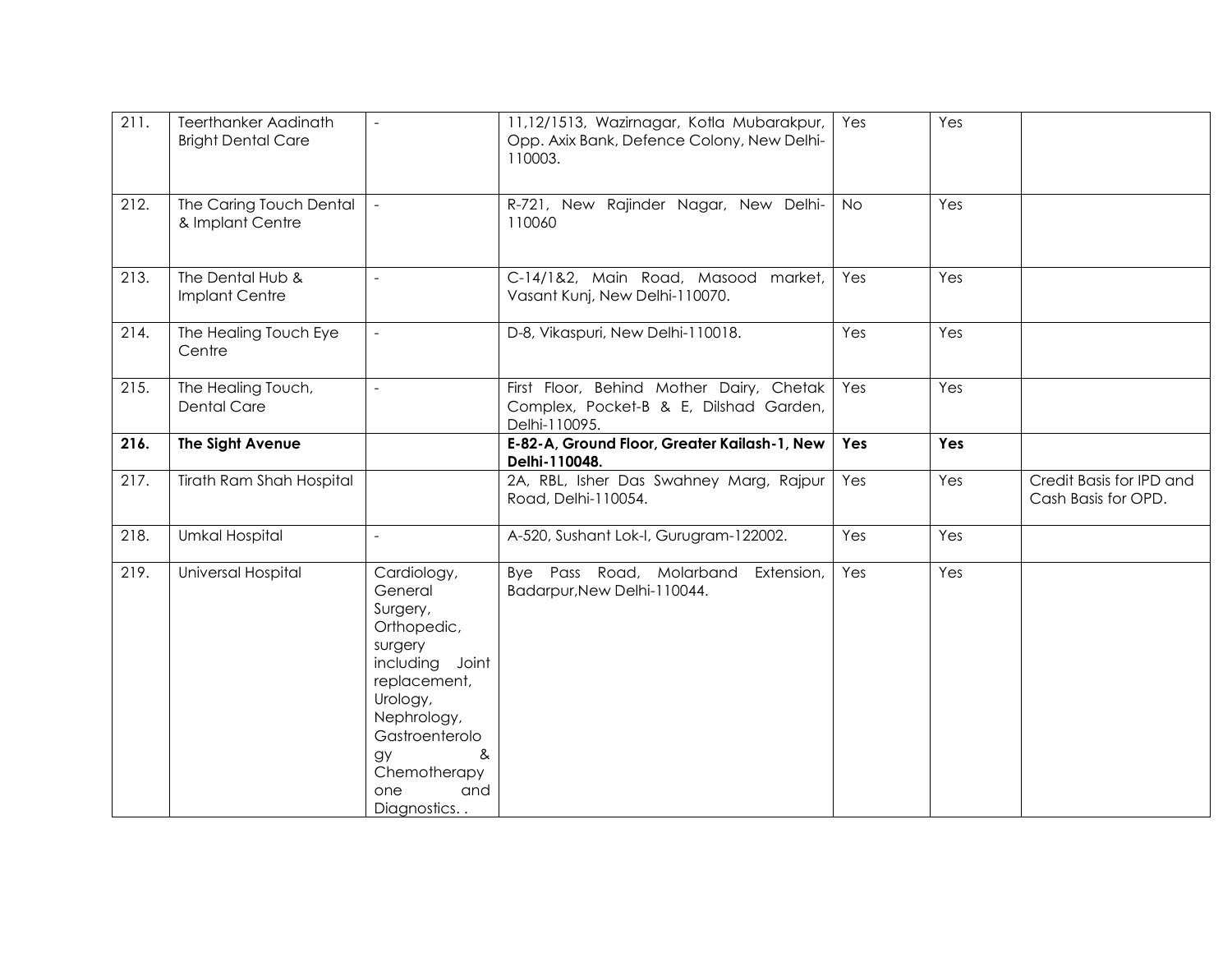| 220. | <b>Vasundhara Eye Centre</b>                   |                                                                                                                                                                 | B-219, Ground Floor, Basement, Ramphal<br>Chowk, Sector-07-Dwarka                                  | Yes       | Yes       |                                                               |
|------|------------------------------------------------|-----------------------------------------------------------------------------------------------------------------------------------------------------------------|----------------------------------------------------------------------------------------------------|-----------|-----------|---------------------------------------------------------------|
| 221. | Vasundhara Hospital                            |                                                                                                                                                                 | 15/NH-1, Near Atal Chowk, Vasundhara,<br>Ghaziabad.                                                | Yes       | Yes       |                                                               |
| 222. | Venkateshwar Hospital                          | Renal<br>Transplant, Liver<br>Transplant,<br>Medical<br>Oncology etc.                                                                                           | Sector-18A, Dwarka, New Delhi-110075                                                               | Yes       | Yes       | OPD on Cash Basis.<br><b>IPD on Credit/Cashless</b><br>Basis. |
| 223. | Venu Eye Institute &<br><b>Research Centre</b> | $\equiv$                                                                                                                                                        | Press Enclave Marg, Sheikh Sarai Institutional<br>Area Phase-2, New Delhi-110017.                  | Yes       | Yes       |                                                               |
| 224. | Viaan Eye & Retina<br>Centre                   |                                                                                                                                                                 | UG-4, Bestech Central Sqaure Mall, Sushant<br>Lok-II Sector-57, Gurgaon                            |           |           |                                                               |
| 225. | Vibles Path. Labs                              |                                                                                                                                                                 | P-47, West Patel Nagar, New Delhi-110008.                                                          | Yes       | Yes       |                                                               |
| 226. | Vinayak Hospital                               |                                                                                                                                                                 | NH-1, Sector-27, Atta, Noida-201301                                                                | Yes       | Yes       |                                                               |
| 227. | Vision Care Centre                             | Cataract/Glau<br>coma, Retinal,<br>Medical<br>Retina/Surgical<br>Retinal, Cornea,<br>Occuloplasty,<br>Adnexa & other<br>specialized<br>treatment<br>strabismus. | E-16/389, 392, Sector-8, Rohini, Delhi-110085.                                                     | Yes       | Yes       |                                                               |
| 228. | Vision Eye Centre                              |                                                                                                                                                                 | (i) 12/27, West Patel Nagar, New Delhi-<br>110018.<br>(ii) 19, Siri Fort Road<br>New Delhi-110049. | Yes       | <b>No</b> |                                                               |
| 229. | Vision Eye Hospital                            |                                                                                                                                                                 | F-24/136, Sec-7, Rohini, New Delhi-110085.                                                         | Yes       | Yes       |                                                               |
| 230. | Visitech Eye Centre                            |                                                                                                                                                                 | Plot No.2, Pocket-1, Jasola Vihar,<br>New Delhi-110025                                             | <b>No</b> | Yes       |                                                               |
| 231. | Visitech Eye Centre                            | Cataract<br>Services,<br>Refractive                                                                                                                             | (i) R-13, Greater Kailash-I, New Delhi-110048.                                                     | Yes       | Yes       |                                                               |